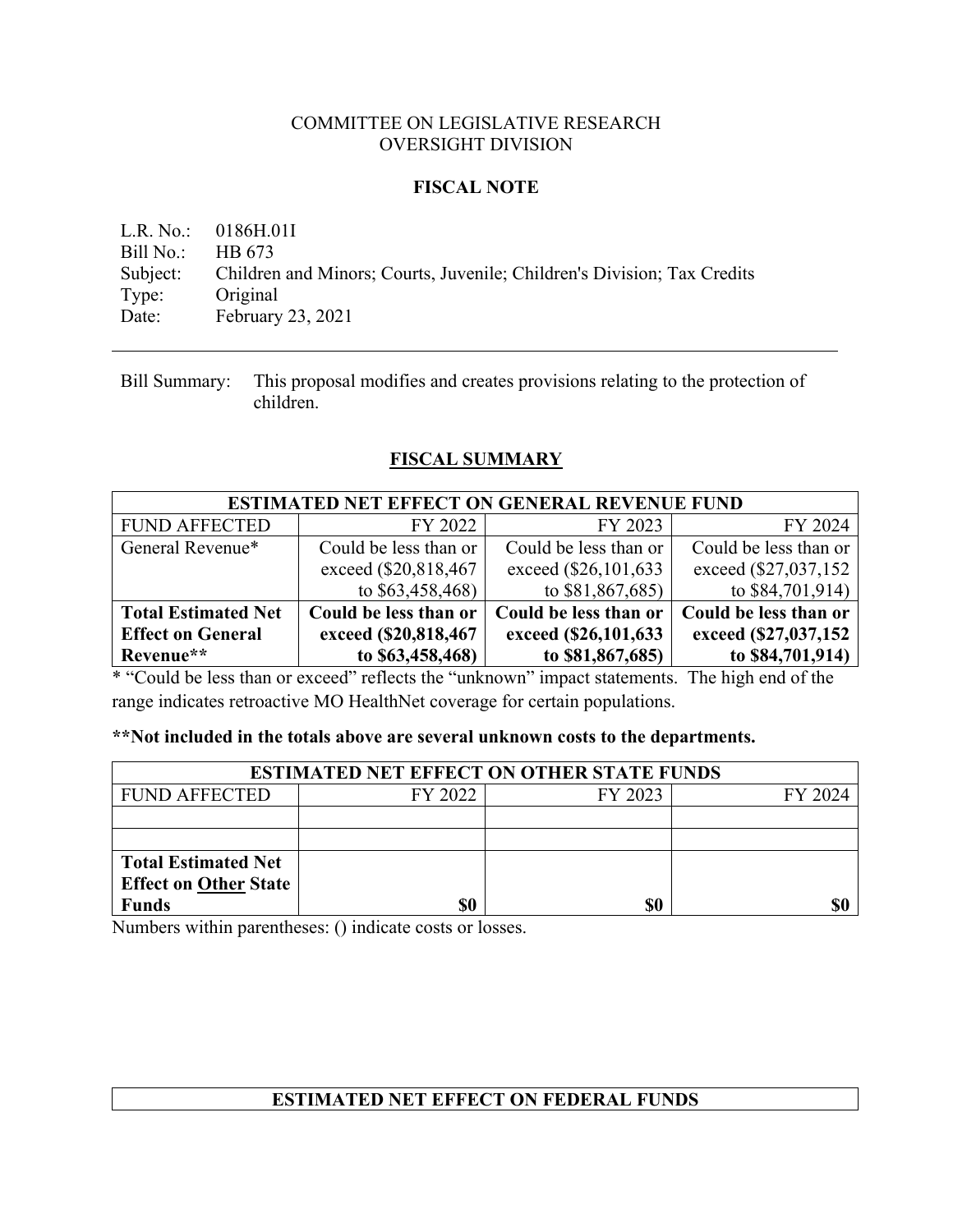L.R. No. 0186H.01I Bill No. HB 673 Page **2** of **37** February 23, 2021

| <b>FUND AFFECTED</b>         | FY 2022                | FY 2023                | FY 2024              |
|------------------------------|------------------------|------------------------|----------------------|
| Federal*                     | \$0 to $(\$1,393,031)$ | \$0 to $(\$1,713,428)$ | \$0 to $(1,756,264)$ |
|                              |                        |                        |                      |
| <b>Total Estimated Net</b>   |                        |                        |                      |
| <b>Effect on All Federal</b> |                        |                        |                      |
| <b>Funds</b>                 | \$0 to $(1,393,031)$   | \$0 to (\$1,713,428)   | \$0 to $(1,756,264)$ |

\* Income and expenses range from \$18,000 to \$46 million annually and net to \$0: This range is based on former foster youth MO HealthNet waiver approval. The high end of the range in the table above reflects potential loss of funds due to non-compliance with CARA.

| <b>ESTIMATED NET EFFECT ON FULL TIME EQUIVALENT (FTE)</b> |                 |                 |                 |  |  |
|-----------------------------------------------------------|-----------------|-----------------|-----------------|--|--|
| <b>FUND AFFECTED</b>                                      | FY 2022         | FY 2023         | FY 2024         |  |  |
| General                                                   | 12.5 FTE        | 12.5 FTE        | 12.5 FTE        |  |  |
|                                                           |                 |                 |                 |  |  |
| <b>Total Estimated Net</b>                                |                 |                 |                 |  |  |
| <b>Effect on FTE</b>                                      | <b>12.5 FTE</b> | <b>12.5 FTE</b> | <b>12.5 FTE</b> |  |  |

 $\boxtimes$  Estimated Net Effect (expenditures or reduced revenues) expected to exceed \$250,000 in any of the three fiscal years after implementation of the act.

| <b>ESTIMATED NET EFFECT ON LOCAL FUNDS</b>            |     |     |     |  |  |  |
|-------------------------------------------------------|-----|-----|-----|--|--|--|
| FY 2022<br>FY 2023<br><b>FUND AFFECTED</b><br>FY 2024 |     |     |     |  |  |  |
|                                                       |     |     |     |  |  |  |
| <b>Local Government</b>                               | \$0 | \$0 | \$0 |  |  |  |

## **FISCAL ANALYSIS**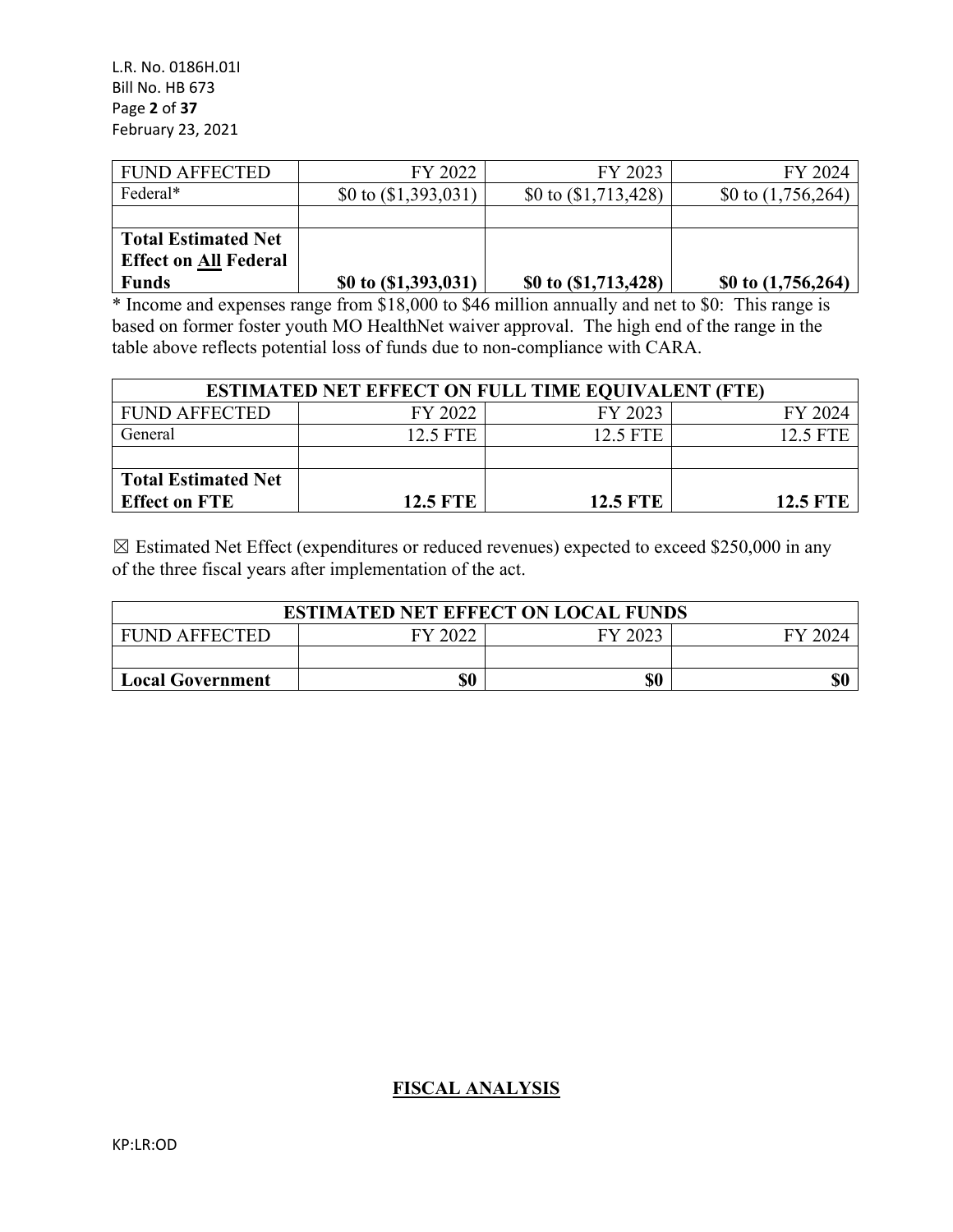## ASSUMPTION

## §37.717 - Office of Administration to create a safety reporting system for DSS

Officials from **Office of Administration (OA), Office of Child Advocate (OCA)** state this bill requires them to create a safety reporting system that will allow employees of the Department of Social Services (DSS), Children's Division (CD) to report concerns about the safety of children served by CD, as well as the safety of CD's employees. Any criminal act reported to OCA through this system must be reported to the appropriate authorities by OCA.

OCA assumes this bill will result in an unknown increase in concerns regarding the safety of children that are reported to OCA. OCA believes existing staff can handle the increase in incoming reports regarding child safety; however, should the increase be greater than expected, additional staff could be required.

Reviewing the safety concerns of Children's Division employees is a new responsibility for OCA, which would require a new complaint process, database changes, and increased investigative responsibilities. OCA believes it will take two (2) Senior Social Services Specialists (\$40,000 annual salary plus fringe benefits each) to implement and maintain this new responsibility.

**Oversight** does not have information to the contrary and therefore, Oversight will reflect the estimates as provided by OA, OCA.

Officials from the **Office of Administration (OA), Information Technology Services Division (ITSD)/OCA** state the updates needed to implement this proposal seem to be a very straight forward update to OCA's application and should not affect any other areas of the application. Hours are based upon modifications to existing system. This would add a new category. The new category would be similar in nature to mediation. The new headings would then be fields for worker, phone, email, supervisor, circuit, and caseload type; complaint (similar to existing complaint); and then complaint resolution (similar to existing complaint resolution).

OA, ITSD/OCA assumes every new IT project/system will be bid out because all ITSD resources are at full capacity. IT contract rates for the OCA system are estimated at \$95/hour. It is assumed the necessary modifications will require 43.20 hours for a cost of \$4,104 (43.20 \* \$95), 100% GR in FY22 exclusively.

**Oversight** does not have any information to the contrary. Therefore, Oversight will reflect the costs provided by ITSD/OCA for fiscal note purposes.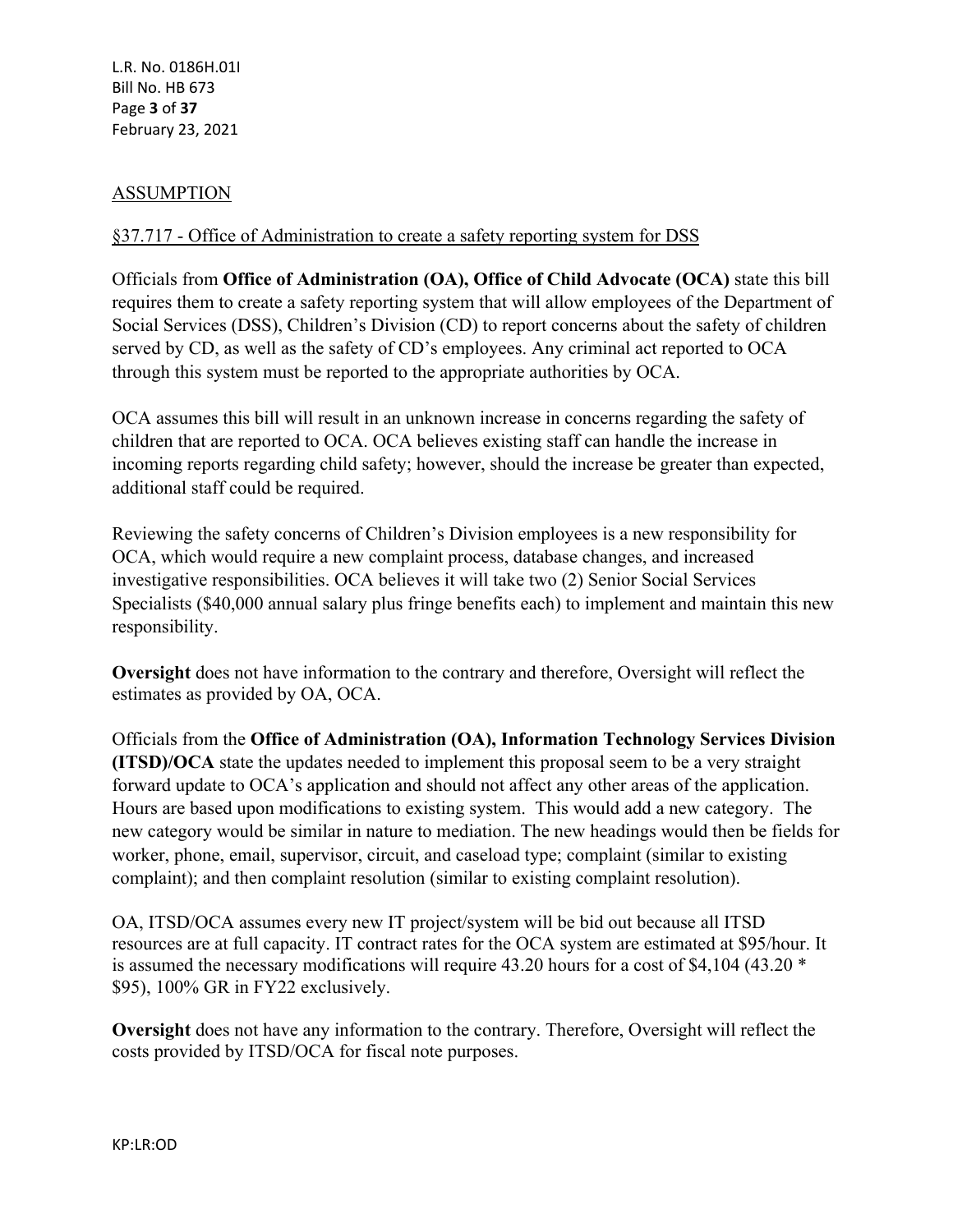L.R. No. 0186H.01I Bill No. HB 673 Page **4** of **37** February 23, 2021

Officials from **DSS, CD** state this bill creates a new section, which creates a safety reporting system in which employees of DSS may report information regarding the safety of those served by the DSS and the safety of such department's employees.

2. The identity of any individual who reports shall:

- (1) Be sealed from inspection by the public or any other entity or individual who is otherwise provided access to the DSS confidential records;
- (2) Not be subject to discovery or introduction into evidence in any civil proceeding; and
- (3) Be disclosed only as necessary to carry out the purpose of the reporting.

3. Any criminal act reported into the reporting system under subsection 1 of this section shall be disclosed by the DSS to the appropriate law enforcement agency or prosecuting or city attorney.

4. Any investigation conducted as a result of a report made under this section shall be conducted by an unbiased and disinterested investigator.

There is no fiscal impact to CD as this statute is established under the Office of Child Advocate.

**Oversight** does not have any information to the contrary. Therefore, Oversight will reflect a zero impact in the fiscal note for DSS, CD.

#### §§135.325; 135.326; 135.327; 135.335; 135.800 and 191.975 – Adoption Tax Credits

Officials from the **Office of Administration – Budget & Planning Division (B&P)** state this proposed legislation modifies the Special Needs Adoption Tax Credit and renames it the Adoption Tax Credit. Any person residing in the state who proceeds with the adoption of a child on or after January 1, 2022, regardless of whether such child is a special needs child, shall be eligible to receive a tax credit of up to \$10,000 for nonrecurring adoption expenses. This credit is capped at \$2 million but may be increased by appropriation. In FY20, less than \$30,000 was redeemed for this tax credit.

These changes could increase participation in the program and could reduce General Revenue (GR) and Total State Revenue by an amount up to \$2 million annually. This change may impact the calculation pursuant to Art. X, Sec. 18(e).

**Oversight** notes this proposed legislation expands the program so that the adoption(s) of children who are not considered special needs will qualify for the Adoption Tax Credit as well.

Officials from the **Missouri Department of Revenue (DOR)** state, under current law, a tax credit is available for taxpayers who adopt a special needs child in an amount up to \$10,000 for nonrecurring adoption expenses. A business entity that provides funds to an employee to enable the employee to adopt a special needs child can also receive a tax credit up to \$10,000 for nonrecurring expenses paid.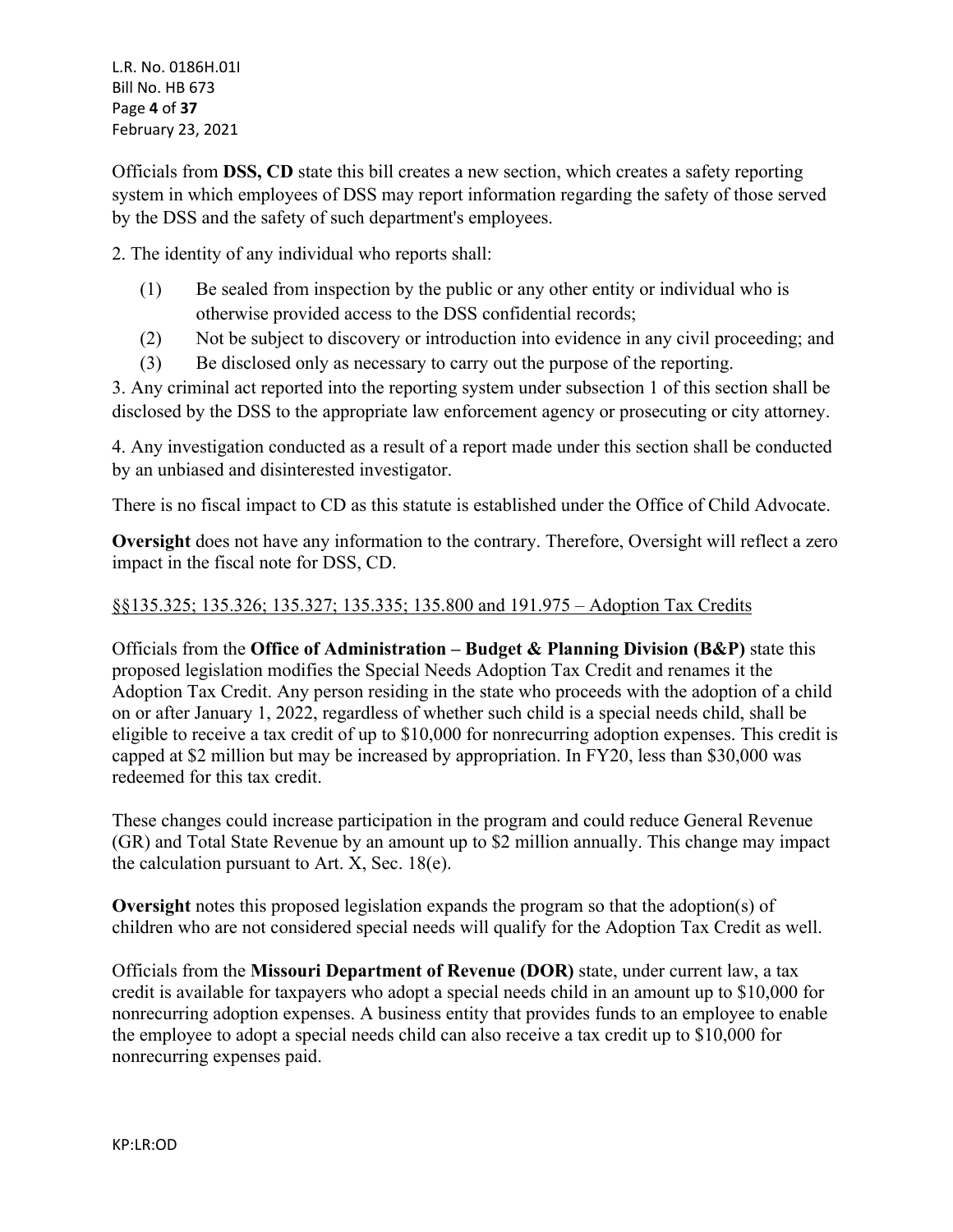L.R. No. 0186H.01I Bill No. HB 673 Page **5** of **37** February 23, 2021

This proposed legislation, starting January 1, 2022, would remove the restriction that this tax credit be only for the adoption of special needs children and will allow for the adoption of any child.

The current cap is set at \$2 million annually but can be adjusted based on appropriation by the General Assembly.

This proposed legislation would allow the adoption credit for any child, not just special needs children. However, this proposed legislation does not impact the current cap on the program.

DOR provides the following information on the amounts redeemed each of the last few fiscal years:

|                | Total          |
|----------------|----------------|
| Year           | Redeemed       |
| <b>FY 2020</b> | \$29,404.00    |
| FY 2019        | \$19,185.00    |
| FY 2018        | \$88,706.00    |
| FY 2017        | \$127,211.00   |
| FY 2016        | \$231,367.00   |
| <b>FY 2015</b> | \$380,715.00   |
| FY 2014        | \$718,495.00   |
| FY 2013        | \$744,155.00   |
| FY 2012        | \$1,036,226.00 |

While expanding the number of adopted children that qualify for this program may increase participation in this program; the annual cap of \$2 million is not changed. Therefore, DOR does not anticipate an impact from this program.

DOR states, by expanding the eligibility for the type of adoptions that are eligible for the credit, it is likely an increase in the number of individual and corporate returns claiming the credit will occur.

**Oversight** does not have any information to the contrary. Therefore, Oversight will reflect a zero impact in the fiscal note for this agency.

KP:LR:OD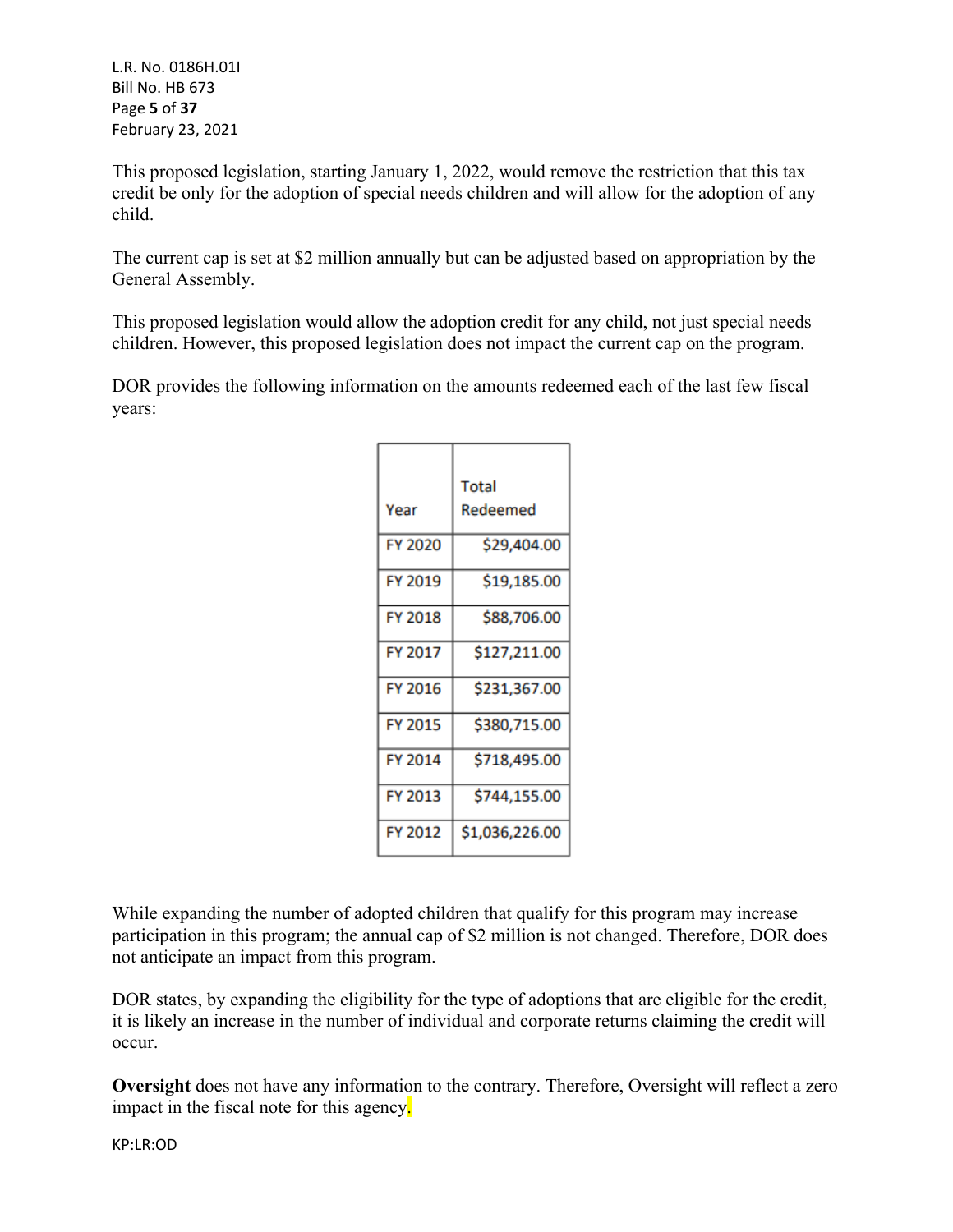L.R. No. 0186H.01I Bill No. HB 673 Page **6** of **37** February 23, 2021

Officials from the **Missouri Department of Commerce and Insurance (DCI)** state this proposed legislation could cause a potential unknown decrease of premium tax revenues (up to the tax credit limit established in the bill) as a result of the change to the "Adoption Tax Credit Act" tax credit. Premium tax revenue is split 50/50 between General Revenue and County Foreign Insurance Fund except for domestic Stock Property and Casualty Companies who pay premium tax to the County Stock Fund.

The County Foreign Insurance Fund is later distributed to school districts throughout the state. County Stock Funds are later distributed to the school district and county treasurer of the county in which the principal office of the insurer is located. It is unknown how each of these funds may be impacted by tax credits each year and which insurers will qualify for the tax credit proposed.

DCI will require minimal contract computer programming to add this new tax credit to the premium tax database and can do so under existing appropriation. However, should multiple bills pass that would require additional updates to the premium tax database, the department may need to request more expense and equipment appropriation through the budget process.

**Oversight** notes DCI assumes the programming changes required as a result of this proposed legislation can be done so under existing appropriation.

**Oversight** notes this proposed legislation changes the name of the Special Needs Adoption Tax Credit to Adoption Tax Credit.

Currently, the Special Needs Adoption Tax Credit is limited to adoptions of special needs children who are residents or wards of residents of Missouri at the time the adoption is initiated.

This proposed legislation removes the requirements that such child being adopted be a special needs child or a resident or ward of a resident of Missouri. Therefore, a tax credit may be awarded to residents of this state who adopts any child or to a business who provides the funds necessary for an employee to adopt any child.

This proposed legislation states that priority shall be given to applications to claim the tax credit for special needs children who are residents or wards of residents of this state at the time the adoption is initiated.

**Oversight** assumes participation in the tax credit program under §§135.325 to 135.339 will increase as a result of the reduced requirements needed to receive the tax credit.

**Oversight** notes, per the Tax Credit Analysis submitted to Oversight by the Department of Revenue, the Special Needs Adoption Tax Credit had the following activity as it is currently administered: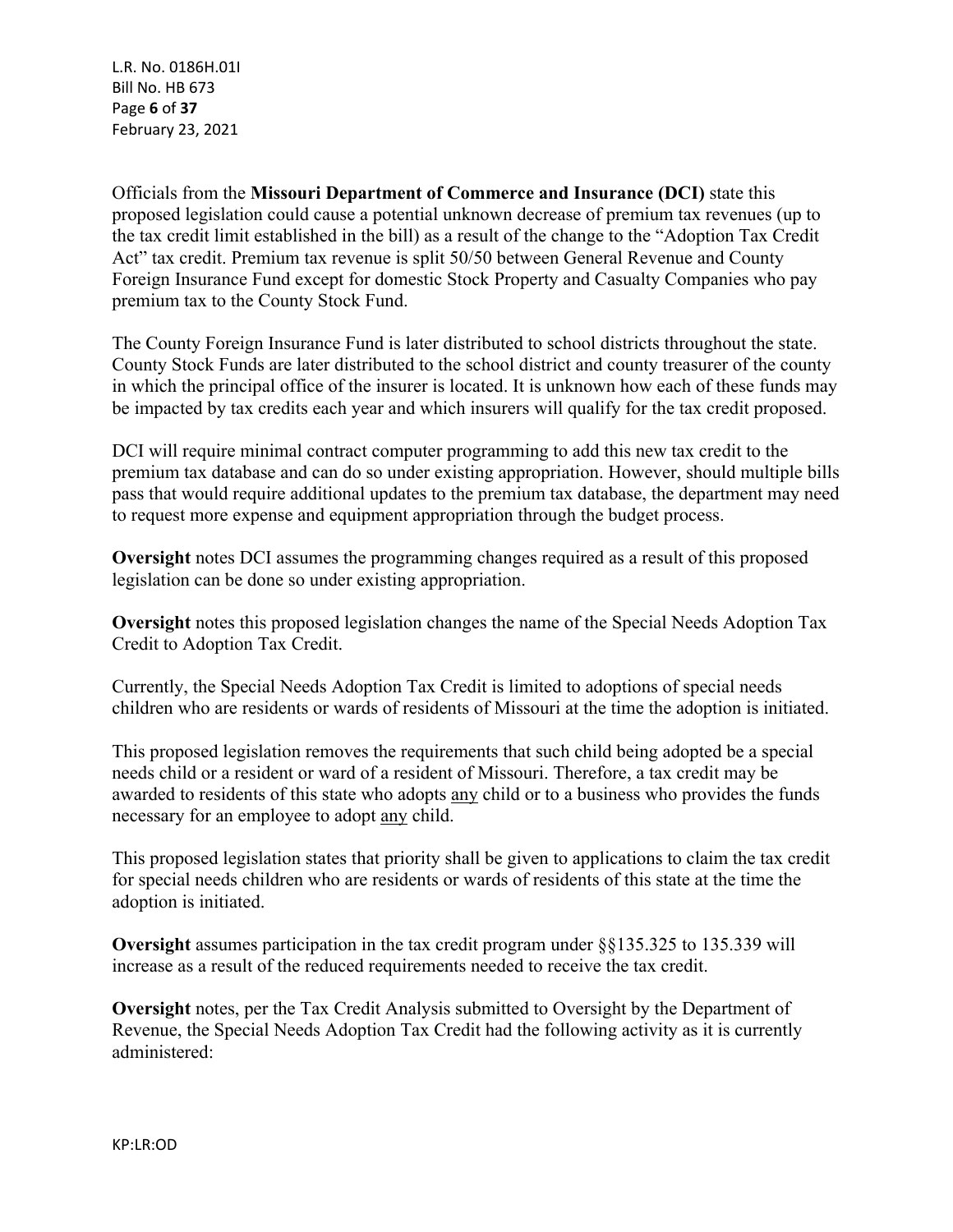L.R. No. 0186H.01I Bill No. HB 673 Page **7** of **37** February 23, 2021

| <b>Special Needs</b><br><b>Adoption Tax</b><br><b>Credit</b> | <b>FY 2018</b><br>ACTUAL | FY 2019<br>ACTUAL | FY 2020<br>ACTUAL | FY 2021<br>(vear to<br>date) | FY 2021<br>(Full Year –<br>est.) | FY 2022<br>(Budget Year -<br>est.) |
|--------------------------------------------------------------|--------------------------|-------------------|-------------------|------------------------------|----------------------------------|------------------------------------|
|                                                              |                          |                   |                   |                              |                                  |                                    |

**Oversight** notes, based on information provided to Oversight by DOR, the three year average amount of Special Needs Adoption Tax Credit claimed and allowed on tax returns totals \$45,765. Oversight further notes the five year average amount of Special Needs Adoption Tax Credit claimed and allowed on tax returns totals \$99,155. Below is a visualization showing the five year redemption trend for the Special Needs Adoption Tax Credit:



**Oversight** assumes much of the downward trend shown above is a result of Senate Bill(s) 20, 15, [and 19 of the 2013 Regular Session](https://www.senate.mo.gov/13info/BTS_Web/Bill.aspx?SessionType=R&BillID=16944741) which modified the Special Needs Adoption Tax Credit program by prohibiting the Special Needs Adoption Tax Credit for the adoption of non-resident children.

**Oversight** assumes, if passed, this proposed legislation would likely cause an upward trend in tax credit redemptions.

**Oversight** notes, per DOR, the estimated amount of Special Needs Adoption Tax Credit that will be claimed and allowed on tax returns during Fiscal Year 2022 totals \$45,000. Oversight notes the modifications to the Special Needs Adoption Tax Credit proposed in this legislation would begin January 1, 2022. Tax returns for Tax Year 2022 would not be filed until after January 1, 2023 (Fiscal Year 2023). Therefore, for purposes of this fiscal note, Oversight will show a reduction to GR equal to a range, beginning at \$0 (participation in the tax credit program does not change) to the difference between the tax credit cap of \$2 million and the estimated Fiscal Year 2022 redemption amount, as estimated by DOR, beginning in Fiscal Year 2023.

KP:LR:OD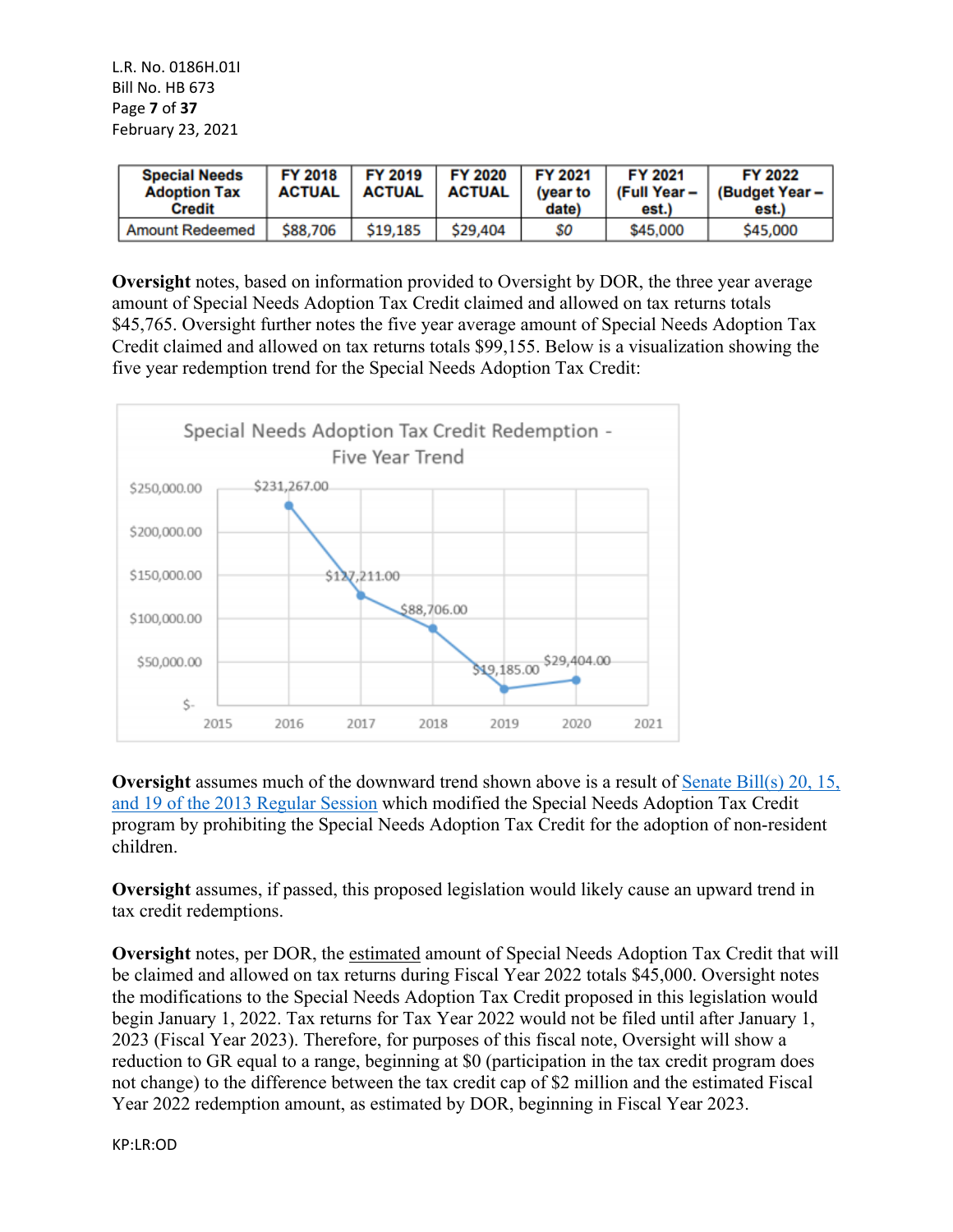L.R. No. 0186H.01I Bill No. HB 673 Page **8** of **37** February 23, 2021

Officials from **CD** state these sections allow for tax credits for children adopted from outside Missouri and non-special needs children and thereby reducing the amount in the pool for Missouri adoptions and special needs adoption.

The chart below represents the number of finalized adoptions in Missouri, through Children's Division in FY14 to FY20. This does not include privatized and foreign adoptions:

| Fiscal Year | <b>Finalized Adoptions</b> |
|-------------|----------------------------|
| FY14        | 1250                       |
| <b>FY15</b> | 1243                       |
| FY16        | 1536                       |
| <b>FY17</b> | 1602                       |
| <b>FY18</b> | 1748                       |
| <b>FY19</b> | 1826                       |
| <b>FY20</b> | 1740                       |

Officials from **DSS**, **CD** and the **Division of Finance and Administrative Services (DFAS)**  assume the proposal will have no fiscal impact on their organizations. **Oversight** does not have any information to the contrary. Therefore, Oversight will reflect a zero impact for these agencies in the fiscal note for this section.

## §160.261 - Provisions relating to school district personnel; reports of abuse

**DSS** states this bill deletes provisions starting in subsections 10 through 21 of §160.261 except for subsection 11, which remains. The sections deleted in this bill contained provisions which deferred investigation responsibilities to school administration. These deletions would require the Children's Division to investigate these reports according to Chapter 210 statute.

There is no fiscal impact to CD.

**Oversight** notes the deleted portions of §160.261 included school administration responsibilities in conjunction with CD's role in investigating and reporting on abuse and misconduct reports. Because the provisions under Chapter 210 already contained CD's guidelines for investigations, their workload is largely unchanged by the provisions of this section. Therefore, Oversight will reflect the no fiscal impact assumed by CD for this section for fiscal note purposes.

## §191.737 - Health care provider reports of a child's exposure to controlled substances

Officials from **CD** state The Comprehensive Addiction and Recovery Act (CARA) (P.L. 114- 198) established a comprehensive, coordinated, and balanced strategy to fight the opioid epidemic through enhanced grant programs that would expand prevention and education efforts while also promoting treatment and recovery.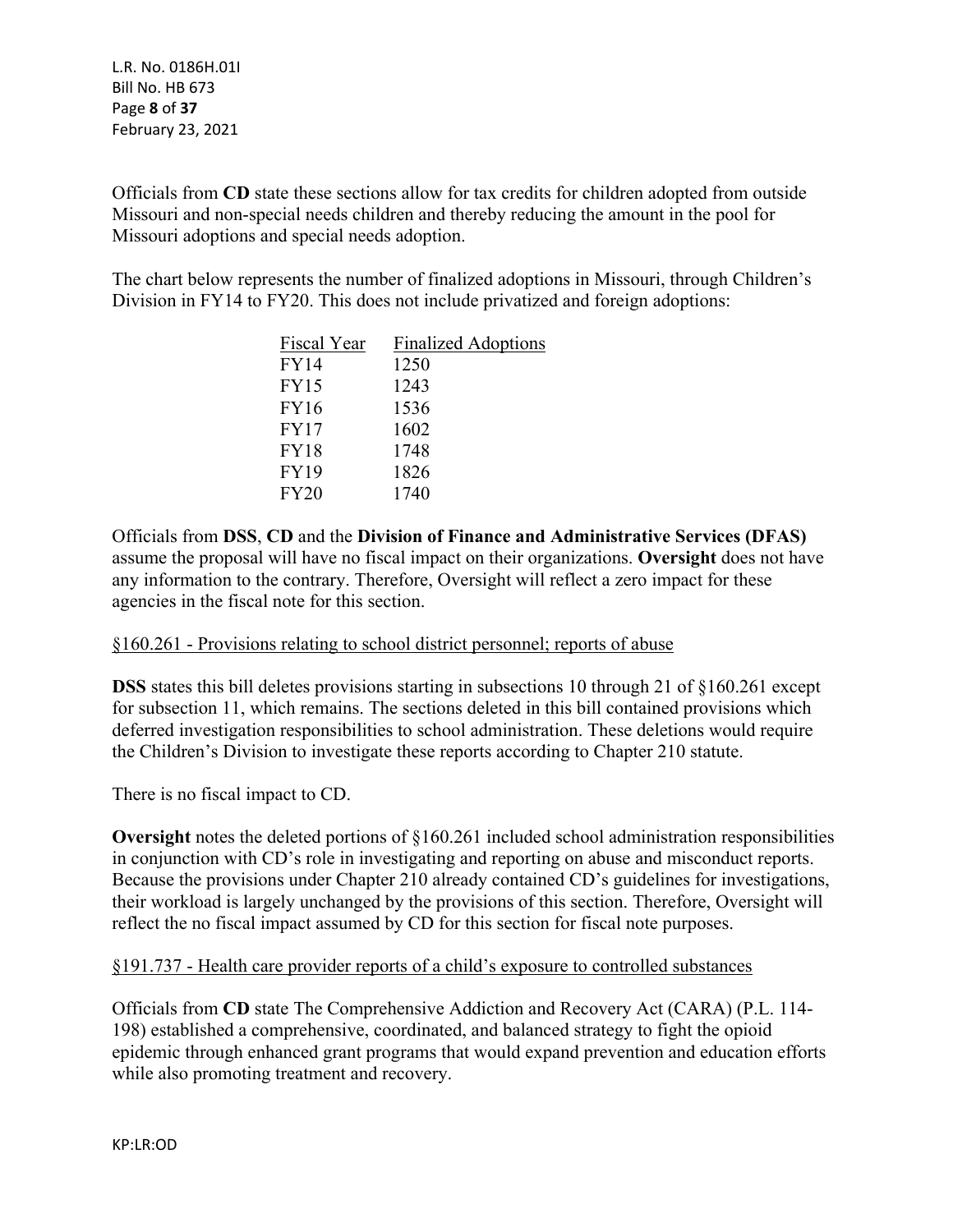L.R. No. 0186H.01I Bill No. HB 673 Page **9** of **37** February 23, 2021

CARA amended sections of the Child Abuse Prevention Treatment Act (CAPTA) to remove the term "illegal" as applied to substance abuse affecting the identified infant and to specifically require that Plans of Safe Care address the needs of both infants and their families/caretakers. States are required to have policies and procedures (including appropriate referrals to child protection service systems and for other appropriate services) to address the needs of infants born and identified as being affected by substance abuse or withdrawal symptoms resulting from prenatal drug exposure, or "a Fetal Alcohol Spectrum Disorder", including a requirement that health care providers involved in the delivery or care of such infants notify the child protective services system of the occurrence of such condition of such infants.

With the addition of the proposed subsection, there is a potential that funding could be withheld from the Children's Division due to not being in compliance with the CARA law. CD received \$1,671,637 for CAPTA in FY20. When CD spoke with their Federal partners regarding this legislation, those partners stated the legislation does not appear to line up with the requirements of CARA and if passed would likely be subject to some sort of adverse action until resolved.

**Oversight** does not have information to the contrary and therefore, Oversight will reflect the potential losses due to CARA non-compliance as a range from \$0 to (\$1,671,637) for this section for fiscal note purposes.

Officials from the **DSS, Division of Legal Services (DLS)** defer to CD for the potential fiscal impact of this proposal.

**Oversight** notes DLS's deferral to CD for a statement of fiscal impact; for fiscal note purposes, Oversight assumes no fiscal impact for DLS for this section.

# §193.075 – Children's Division use of Social Security Numbers

Officials from **CD** state this bill prohibits CD from the use any Social Security number (SSN) furnished under this section for any purpose other than providing access to social services or verifying the identity of a parent of a child whose birth record information is provided under §210.156 and the confidentiality provisions of §210.156 shall apply.

CD states the language in this section would not allow them to make application for a youth's Social Security benefits while in care. DSS has to have the youth's SSN and Departmental Client Number (DCN) to make application for benefits. If DSS is not able to receive a youth's Social Security benefits, program costs for youth will increase as the benefits currently offset the cost of their care. In FY20, DSS offset youths' program costs by \$7,504,002. The implementation of this language could result in an increase of up to \$7,504,002 from General Revenue.

**Oversight** does not have information to the contrary and therefore, Oversight will reflect the potential losses due to not being able to apply for Social Security benefits as a range from \$0 to (\$7,504,002) for this section for fiscal note purposes.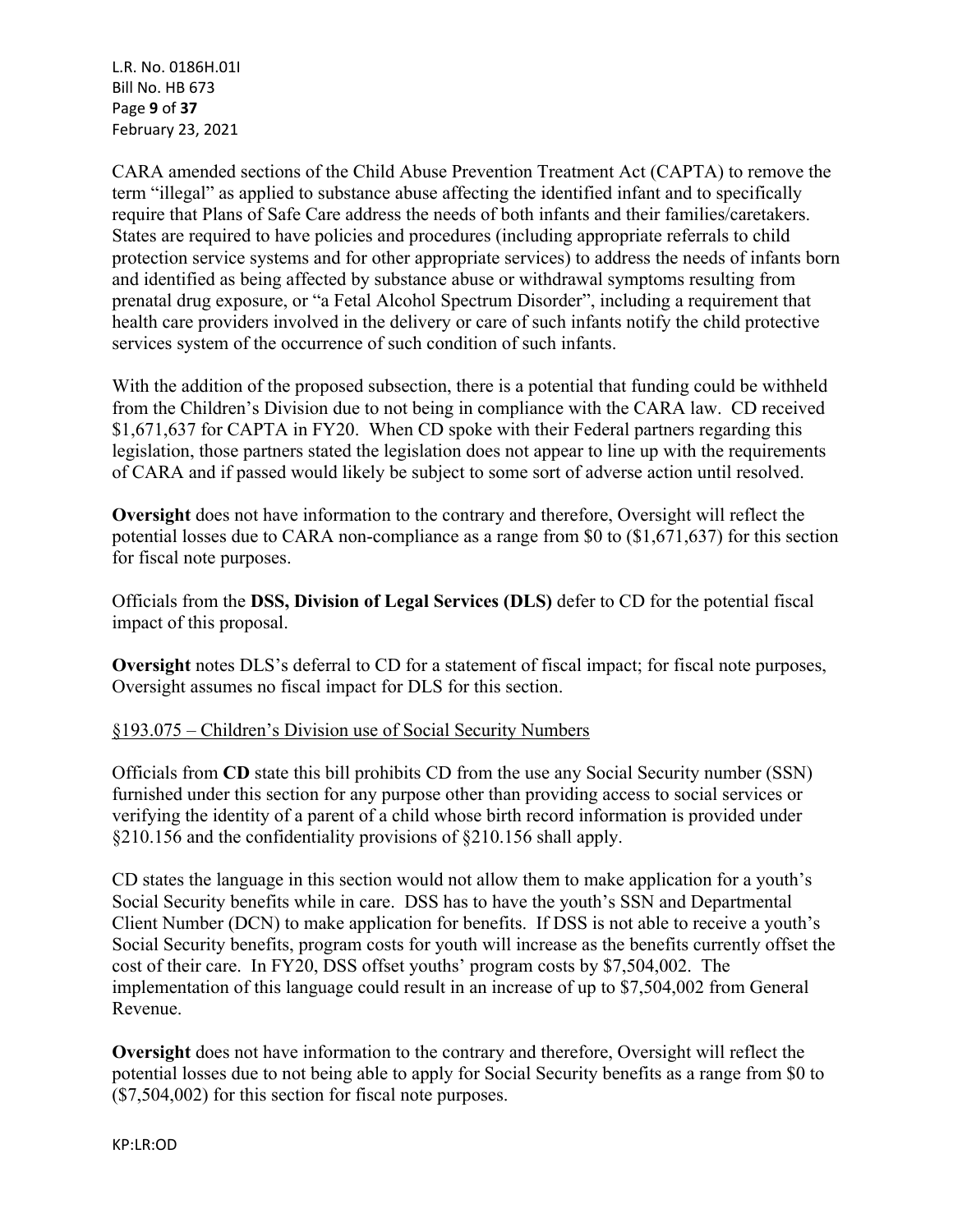§208.151 - Persons eligible for MO HealthNet; changes to former foster care youth provisions

Officials from **CD** state this bill provides health care for children who were in care any time after 13 years of age to 26. This is a benefit to foster children who may not have the parental support available after having been released from care. Of those that were in foster care ages 13-26 without regard to income or assets, approximately 806 children would be eligible based on the new language.

CD states this would have a fiscal impact on MO HealthNet, however CD does not anticipate a fiscal impact for the Children's Division.

| <b>AGE</b> | #            | # of years Medicaid |       |
|------------|--------------|---------------------|-------|
|            | <b>YOUTH</b> | Eligible            |       |
| 13         | 142          | 13                  | 1,846 |
| 14         | 146          | 12                  | 1,752 |
| 15         | 160          | 11                  | 1,760 |
| 16         | 169          | 10                  | 1,690 |
| 17         | 189          | 9                   | 1,701 |
|            | 806          |                     | 8,749 |

**Oversight** does not have any information to the contrary. Therefore, Oversight will reflect no impact for CD for this section for fiscal note purposes.

Officials from the **DSS, Family Support Division (FSD)** state [Section 1902 \(a\)\(10\)\(i\)\(IX\) of the](https://www.ssa.gov/OP_Home/ssact/title19/1902.htm)  [Social Security Act and 42 CFR 435.150](https://www.ssa.gov/OP_Home/ssact/title19/1902.htm) requires states to make medical assistance available to individuals who were in foster care under the responsibility of the State on the date of attaining eighteen years of age until the individual turns twenty-six years of age. However, the federal law does not allow persons who were not in foster care on the date of attaining eighteen to be eligible without regard to assets or income.

The federal law does not list having access to any other private insurance an eligibility factor for this population. Missouri Statute [RSMo 208.215](https://revisor.mo.gov/main/OneSection.aspx?section=208.215) requires MO HealthNet to be the payer of last resort and states anything MO HealthNet pays for that can be covered by the private insurance is a debt due the state. Missouri would need to apply and be approved for an 1115 waiver in order to add not having access to private insurance as an eligibility factor for former foster care youth.

FSD assumes "having access to any other private insurance" would be defined in the same manner as the existing requirement for the premium level Children's Health Insurance Program (CHIP) cases that states individuals cannot have access to affordable health insurance through employment, a group membership, or from a private company. §208.640 outlines the affordability standard as: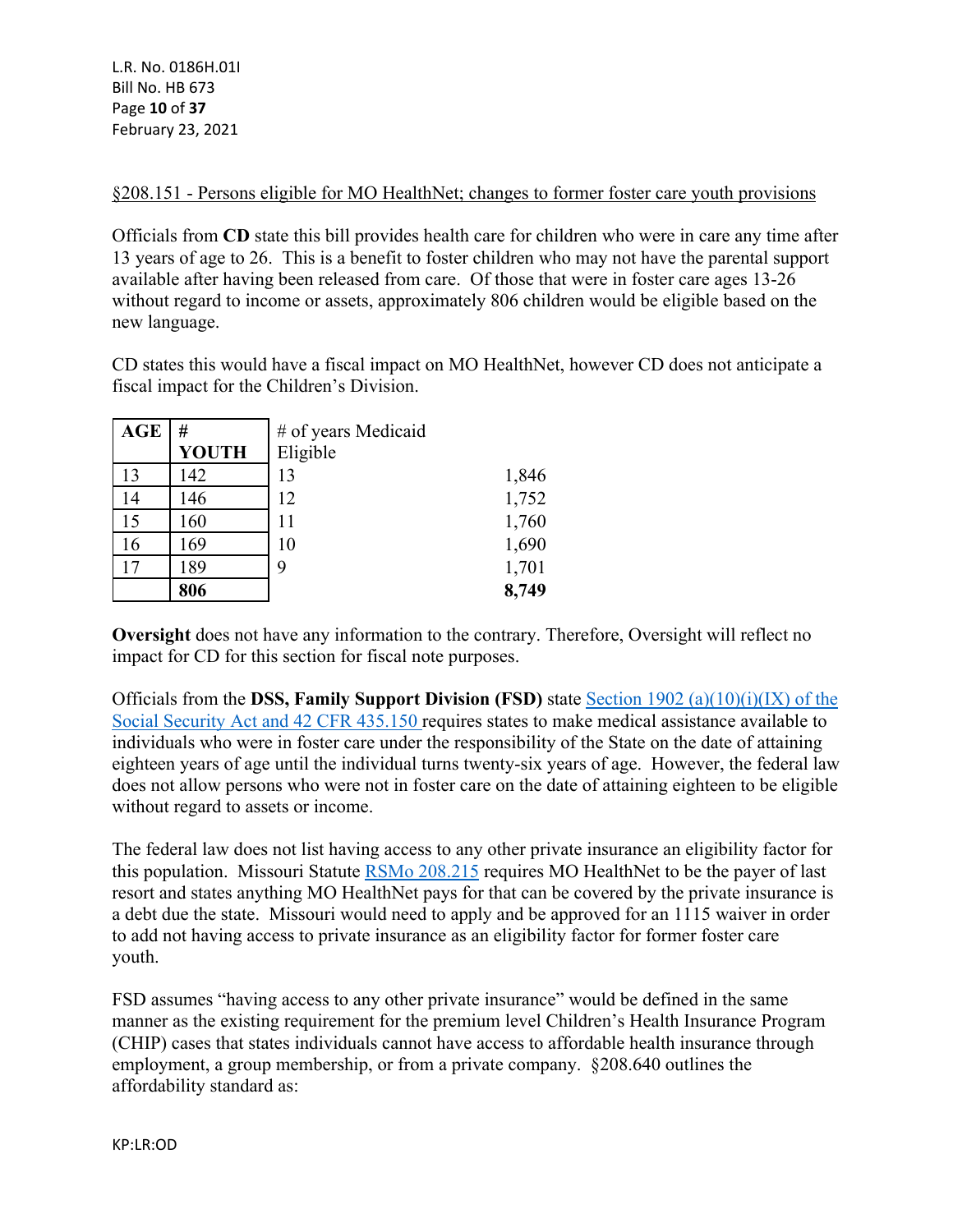- For households with gross income above 150% up to and including 185% of FPL the affordability standard is based upon a monthly premium amount of 3% of 150% of the FPL for a household of three
- For households with gross income above 185% up to and including 225% of FPL the affordability standard is based upon a monthly premium amount of 4% of 185% of the FPL for a household of three
- For households with gross income above 225% up to and including 300% of FPL the affordability standard is based upon a monthly premium amount of 5% of 225% of FPL for a household of three

Missouri currently has an 1115 demonstration waiver pending approval from The Centers for Medicare and Medicaid Services (CMS) titled "Missouri Former Foster Care Youth" which requests authority for Missouri to provide MO HealthNet coverage to Missouri residents who are former foster care youth under age 26, who were in foster care under the responsibility of another state for at least six months as of the date they turned 18, and were enrolled in Medicaid while they were in foster care.

In FY20, there were 806 children age 13 to 17 who left foster care in Missouri and did not reenter and 78 children who were placed in Missouri who were under the responsibility of another state for at least 6 months. For the purpose of this bill, FSD is estimating all children age 13 to 17 who left foster care or were in foster care under the responsibility of another state for at least 6 months are eligible for this coverage through age 26. It is unknown how many of these children have access to affordable insurance, so FSD estimates 0 to 884 (806 + 78) may no longer qualify under this legislation.

FSD assumes the additional work as a result of this legislation can be accomplished with existing staff.

FSD defers to the **Office of Administration (OA), Information Technology Services Division (ITSD)/DSS** for any system changes necessary to implement provisions of this bill.

FSD defers to MO HealthNet Division for the costs to the MO HealthNet program.

Therefore, there is no fiscal impact to FSD.

**Oversight** does not have any information to the contrary. Therefore, Oversight will reflect no impact for FSD for this section for fiscal note purposes.

Officials from **DSS, MO HealthNet Division (MHD)** state it is unclear from the bill language whether the enrollment would be considered retroactive to include liability on the part of the state for any medical claims not otherwise covered by Third Party Liability for claims prior to August 28, 2021. If the intent of this bill was to make those formerly in foster care eligible for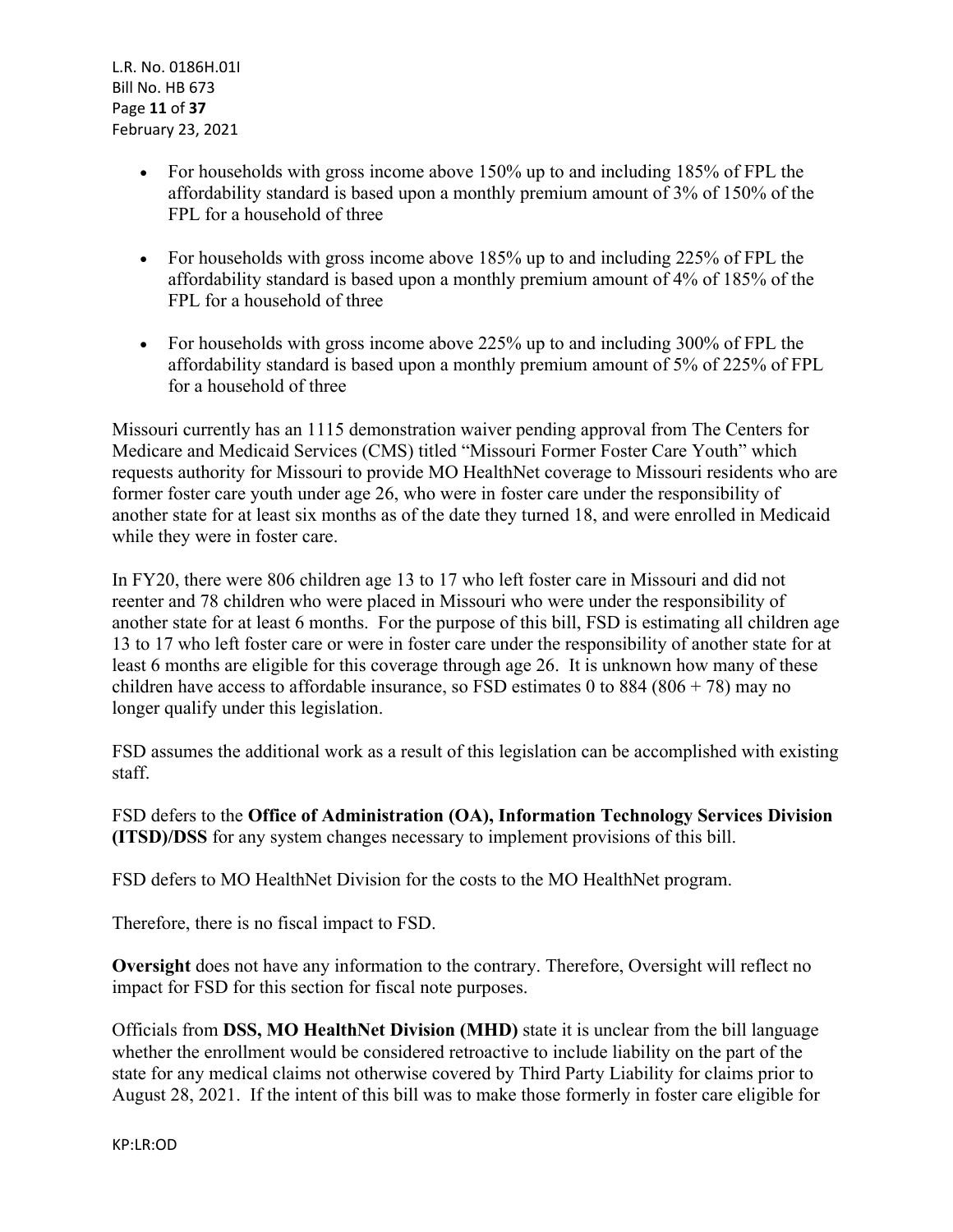L.R. No. 0186H.01I Bill No. HB 673 Page **12** of **37** February 23, 2021

enrollment August 28, 2021 with no retroactive state liability for medical claims, then the MHD would assume a range starting at fifty percent of the population. The assumption would be that the foster care eligible individuals would need to apply to be eligible, and if only approximately fifty percent applied, the cost would be \$37,018,716.

If the intent of this bill was to make those formerly in foster care eligible for enrollment August 28, 2021 with retroactive state liability for medical claims, then the parameters of this legislation would have a higher impact. CD reports that a total of 806 children in FY20 between the ages of 13 and 17 exited foster care provided by CD and did not re-enter. These 806 children would now be eligible for MHD services that they are not currently. Moreover, children that were aged between 13 and 25 need to be realized for all years dating back to 2012 (the year where a child would have been 13 at the time, but is now 25). CD found the total number of years these children would be eligible multiplied by the number of eligible children would be 8,749. MHD found that a per member per month (PMPM) rate for foster care services is \$705.20. Therefore, an annual cost for this new legislation is estimated to be \$74,037,432 (8,749 newly eligible \* \$705.20 PMPM \* 12 months).

FSD estimated there will be a range of 0 to 884 individuals with access to affordable insurance and therefore not eligible for MO HealthNet coverage. MHD found this population would fall under the foster care eligibility group, and their PMPM rate would be \$705.20. Therefore, an annual cost reduction for this population is estimated to be \$7,497,676 (886 individuals with access to affordable insurance \* \$705.20 PMPM \* 12 months).

FY22 (10 mos) Total: \$0 - \$6,233,959 (GR: \$2,184,379 to \$6,233,959; Fed: \$0 to \$4,049,580) FY23 Total: \$0 - \$6,464,616 (GR: \$2,265,201 to \$6,464,616; Fed: \$0 to \$4,199,414) FY24 Total: \$0 - \$6,703,806 (GR: \$2,349,014 to \$6,703,806; Fed: \$0 to \$4,354,793)

§208.151.1(26) states if participants were in foster care in any state for at least six months at any time when they were thirteen years of age or older, and are residing in MO and are at least eighteen years of age but under twenty six and do not have other insurance, they can qualify for MO HealthNet benefits. CD estimated 78 eligible participants would qualify under this proposed legislation. The MHD found that this population would fall under the foster care eligibility group, and that their PMPM rate would be \$705.20. Therefore, an annual cost for this population is estimated to be \$550,055. MHD assumes a waiver would need to be approved by CMS before a federal match would be approved, therefore a range is used to reflect costs with and without CMS approval.

FY22 (10 months) Total: \$550,055 (GR: \$192,739 to \$550,055; Fed: \$0 to \$357,316) FY23 Total: \$684,489 (GR: \$239,845 to \$684,489; Fed: \$0 to \$444,644) FY24 Total: \$709,815 (GR: \$248,719 to \$709,815; Fed: \$0 to \$461,096)

For former foster children aged 13-17, without considering assets or income, there is not a federal match for their medical assistance. Therefore, these newly eligible would need to be covered all with GR funds, unless they qualify for another MHD service. A 3.7% inflation rate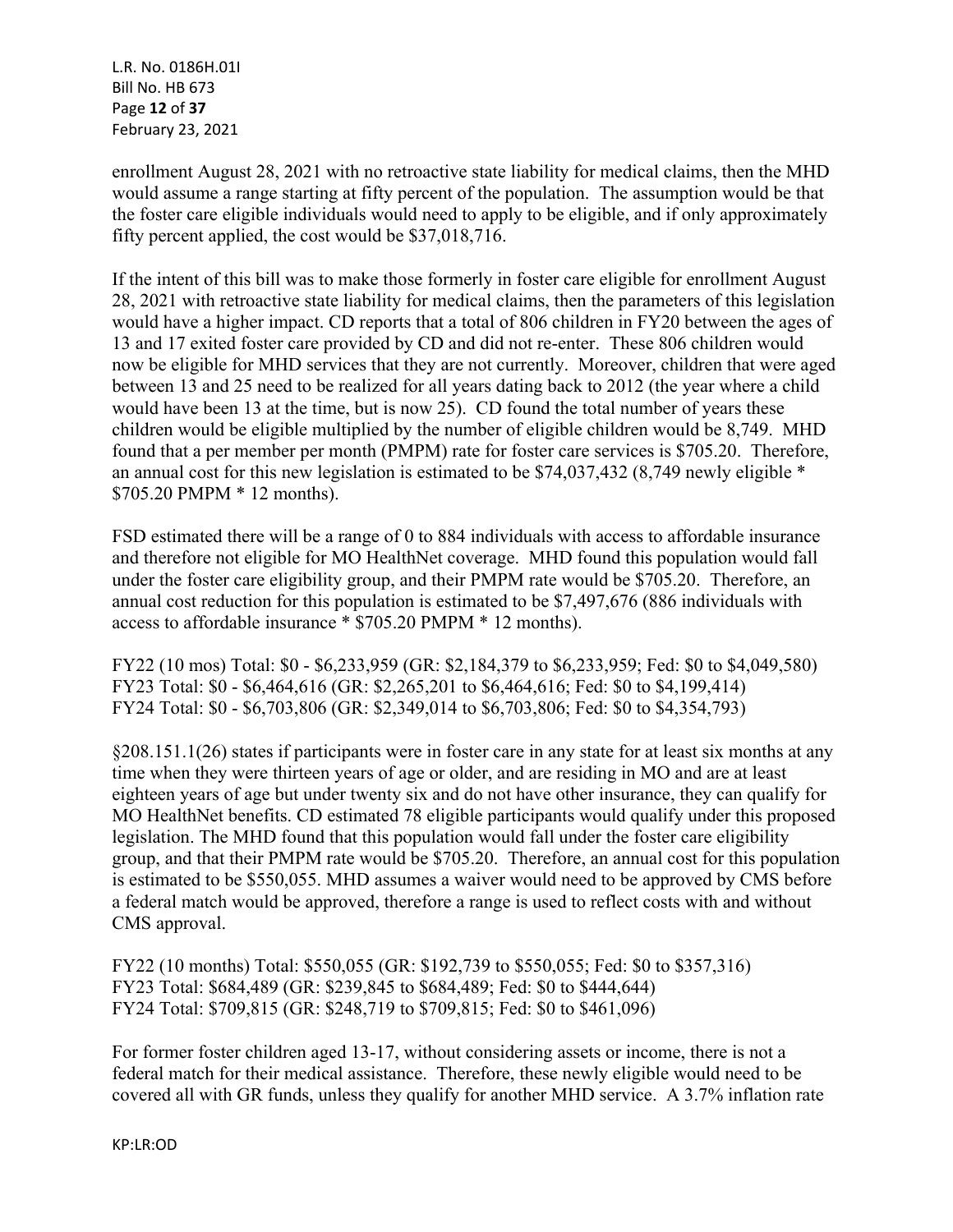L.R. No. 0186H.01I Bill No. HB 673 Page **13** of **37** February 23, 2021

was used for FY23 and FY24. A range is used to reflect whether enrollment needs to be added retroactively or not.

- FY22 (10 mos) Total: \$31,398,985 to \$56,013,956 (GR: \$19,627,290 to \$56,013,956; Fed: \$0 to \$36,386,666)
- FY23 Total: \$39,072,897 to \$70,996,690 (GR: \$24,877,240 to \$70,996,690; Fed: \$0 to \$46,119,450)
- FY24 Total: \$40,518,594 to \$73,623,568 (GR: \$25,797,698 to \$73,623,568; Fed: \$0 to \$47,825,869)

The impact will be greater than this amount, as the number of foster children from other states who were in foster care and moved to Missouri is unknown.

**Oversight** does not have any information to the contrary. Therefore, Oversight will reflect the costs provided by MHD for fiscal note purposes.

**DLS** defers to MHD for possible fiscal impact due to coverage requirement changes and expansions.

**Oversight** notes DLS's deferral to MHD for a statement of fiscal impact; for fiscal note purposes, Oversight assumes no fiscal impact for DLS for this section.

Officials from **OA, ITSD/DSS** state changes to the Family and Children Electronic System (FACES) will be needed to implement this section of the proposal. These changes include the age for former children in regard to their eligibility for Medicaid through FACES. The assumption is that this item will require changes in FACES and is included in the costs listed above. It may also require changes to FAMIS/MEDES.

OA, ITSD/DSS assumes every new IT project/system will be bid out because all ITSD resources are at full capacity. IT contract rates for FACES are estimated at \$95/hour. It is assumed the modifications will require 1,897.56 hours for a cost of  $$180,268$  (1,897.56  $*$  \$95), split 50% GR; 50% Federal for FY22. The ongoing costs are estimated at \$36,956 for FY23, and \$37,880 for FY24, split 50% GR; 50% Federal.

**Oversight** notes that OA, ITSD/DSS did not include any costs associated with FAMIS or MEDES updates in their level of effort (LOE) for any sections of this proposal. Oversight also notes the estimated costs for updates to FACES as the result of this proposal were not broken down by section and the costs included in the estimate are total costs for §§208.151; 210.156 and 217.779. Oversight assumes OA, ITSD/DSS will be able to perform any additional duties required by this proposal with current staff and resources. Oversight also assumes OA, ITSD/DSS may seek additional appropriations if this section of the proposal results in a significant increase in costs. Therefore, Oversight will reflect the costs provided by OA, ITSD/DSS for fiscal note purposes for these sections only.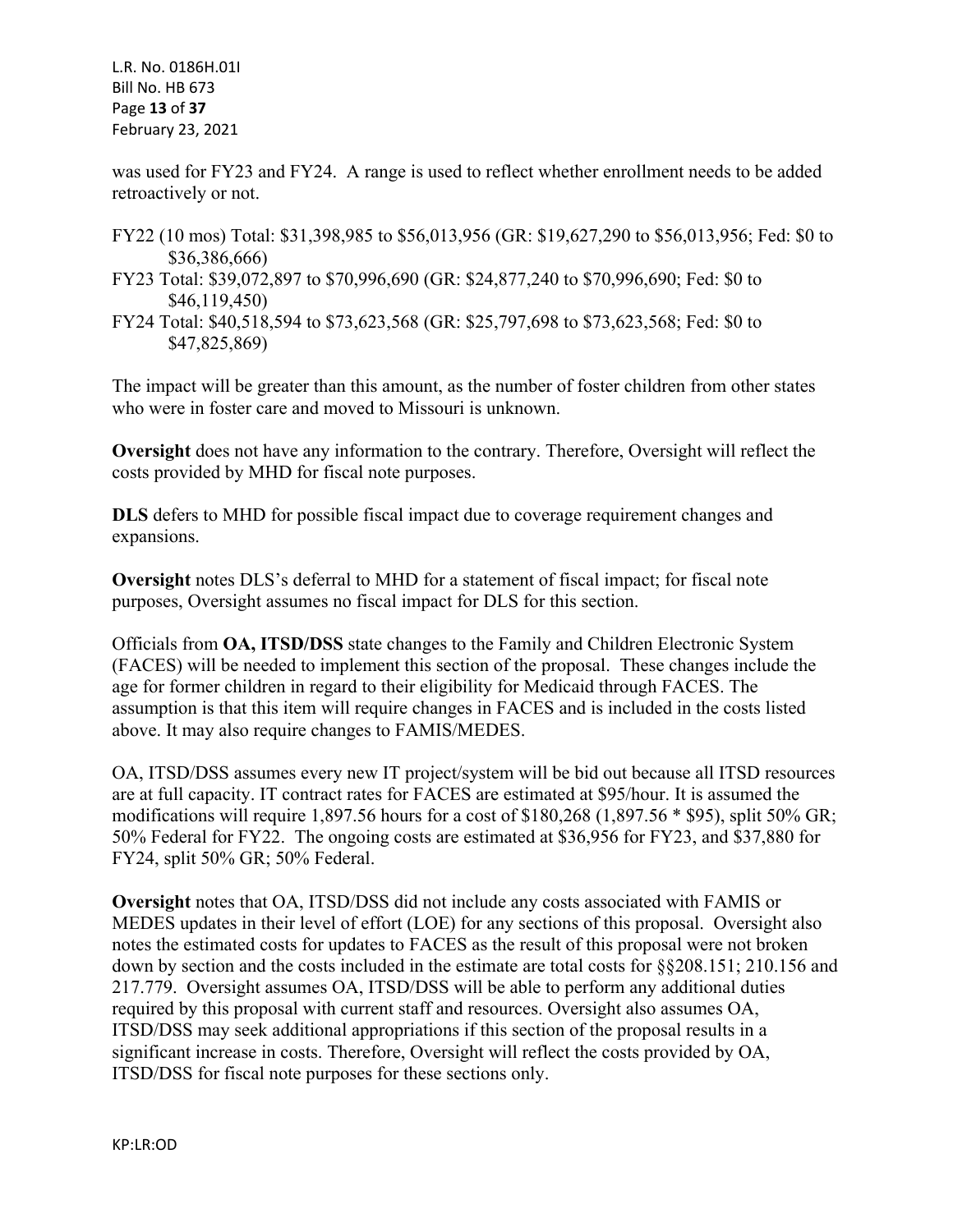L.R. No. 0186H.01I Bill No. HB 673 Page **14** of **37** February 23, 2021

Officials from the **Department of Mental Health (DMH)** state subdivision 26 of §208.151.1 is changed to allow persons ages 18 through 25 to be covered by MO HealthNet if the person was covered by Medicaid while in foster care for at least 6 months in any state after turning age 13. The subdivision is also changed to add a requirement that former foster children not have access to other private health insurance. The proposed changes will expand the current MO HealthNet for former foster children under age 26 which currently is limited to children who left Missouri foster care within 30 days of turning age 18 or later, but restrict to those who do not have access to other insurance.

The anticipated fiscal impact to the Department of Mental Health for Community Psychiatric Rehabilitation (CPR), Comprehensive Substance Treatment and Rehabilitation (CSTAR), and Developmental Disabilities (DD) waiver services are included in the Department of Social Services (DSS) estimate. DMH defers to DSS for a fiscal response.

**Oversight** notes DMH's deferral to DSS for a statement of fiscal impact; for fiscal note purposes, Oversight assumes no fiscal impact for DMH.

Officials from **OA, B&P** state this legislation would extend MO HealthNet coverage to kids who aged out of any state's foster care system, are residing in Missouri, and are between the ages of 18-26 without any other access to private insurance. B&P defers to DSS for any fiscal impact related to this provision.

**Oversight** notes OA, B&P's deferral to DSS for a statement of fiscal impact; for fiscal note purposes, Oversight assumes no fiscal impact for OA, B&P for this section.

## §210.001 - DSS to address needs of families-in-conflict

**CD** states §210.001 contains provisions which require DSS to address the needs of homeless, dependent and neglected children in the supervision and custody of CD and to their families-inconflict in accordance with federal law.

§210.001 contains provisions requiring DSS, when prioritizing positive outcomes for children, monitor and measure its success by preventing harm to children and limiting out of community placements, preserving and restoring families of origin, using foster care when appropriate, and helping children be adopted into new families when appropriate. At all times, the safety of the child shall be the priority.

This language possesses a potential impact to CD's workload and ITSD to build data collection elements into the information system. The amount of fiscal impact is unknown. CD defers to ITSD for a fiscal impact.

**Oversight** notes CD's deferral to OA, ITSD/DSS for a statement of fiscal impact. Therefore, Oversight will reflect a zero impact for this section for CD in the fiscal note.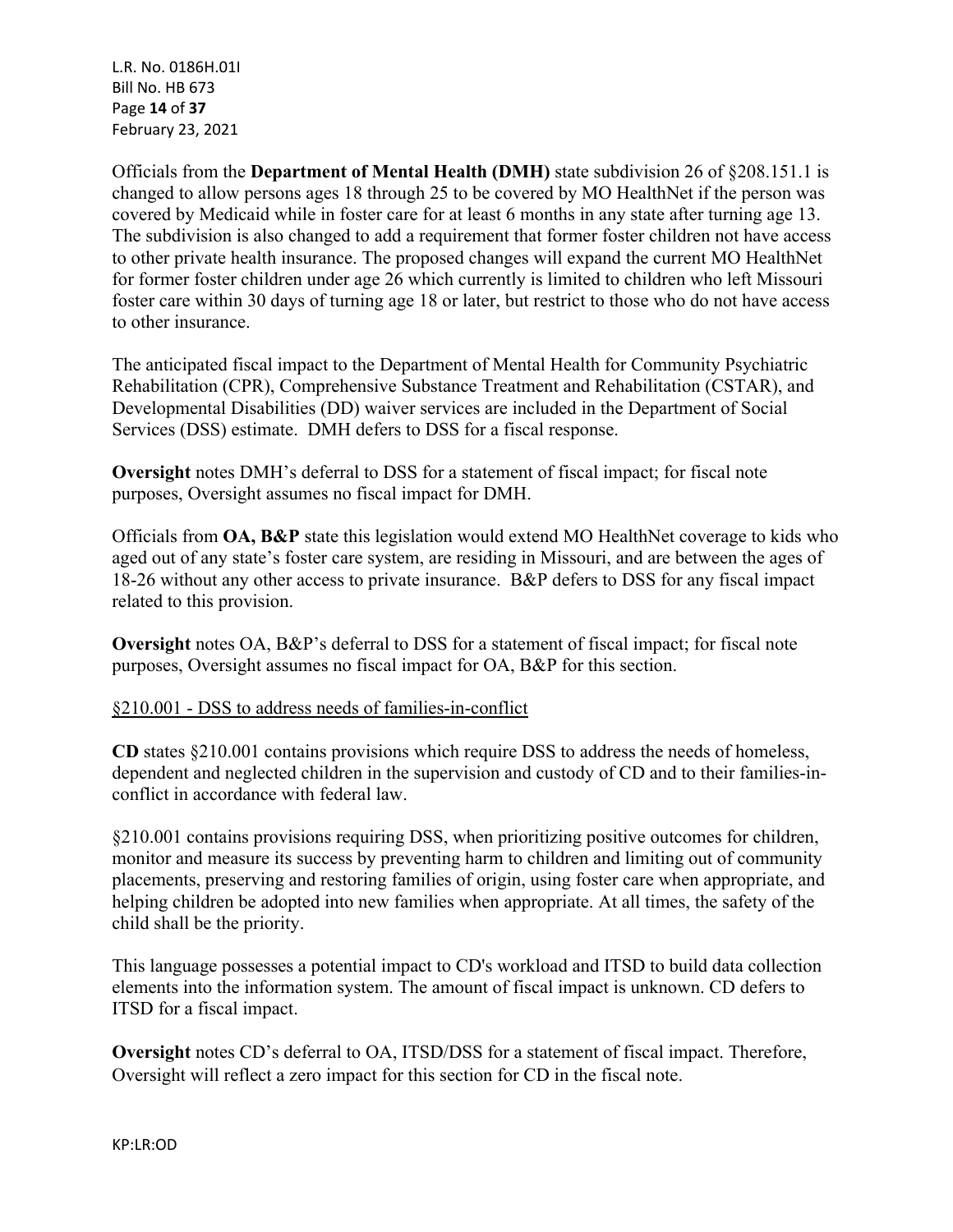L.R. No. 0186H.01I Bill No. HB 673 Page **15** of **37** February 23, 2021

Officials from **OA, ITSD/DSS** state this section describes possible policy changes in the area of homeless children and at-risk families. OA, ITSD/DSS assumes this is a CD policy item and no system requirements would be needed. Therefore no costs were attributed to this item. Additionally, this section describes proposed policy that is already in place and available within FACES.

**Oversight** does not have any information to the contrary. Therefore, Oversight will reflect a zero impact for this section for OA, ITSD/DSS in the fiscal note.

## §210.109 - Child protection system; reporting, monitoring, measuring outcomes

Officials from **DLS** anticipate a fiscal impact due to the possible increased need for litigation support and legal guidance regarding record retention, possible redactions, and attorney time for case reviews. DLS is requesting one attorney based on 2,080 hours required to enter into and track all cases as contemplated by this legislation. DLS also requests one Document Management Unit (DMU) FTE cover 520 hours to complete data entry and prepare reports regarding all actions taken in reported cases related to this section of the proposal. This expense is detailed in the DLS response under §210.160.

**Oversight** does not have information to the contrary. Oversight notes DLS's request for one FTE (Attorney) at an annual salary of \$60,461 plus fringe benefits to cover the provisions of this section. Oversight will reflect the estimates as provided by DLS.

**CD** states this bill requires the CD child protection system to promote the safety of children and the integrity and preservation of their families by conducting investigations or family assessments and providing services to be built on the priorities set forth under §210.001 and, as appropriate, federal goals and guidelines. The system shall respond promptly and appropriately to all reports of child abuse or neglect.

Officials from the CD assume the proposal will have no fiscal impact on their organization. **Oversight** does not have any information to the contrary. Therefore, Oversight will reflect a zero impact in the fiscal note.

Officials from **OA, ITSD/DSS** state this section includes wording about having case reviews as part of FACES. This functionality already exists and is being used.

**Oversight** notes OA, ITSD/DSS assumes the proposal will have no fiscal impact on their organization. Oversight does not have any information to the contrary. Therefore, Oversight will reflect a zero impact for this section for OA, ITSD/DSS in the fiscal note.

§210.119 - DSS to create and maintain a comprehensive child welfare information system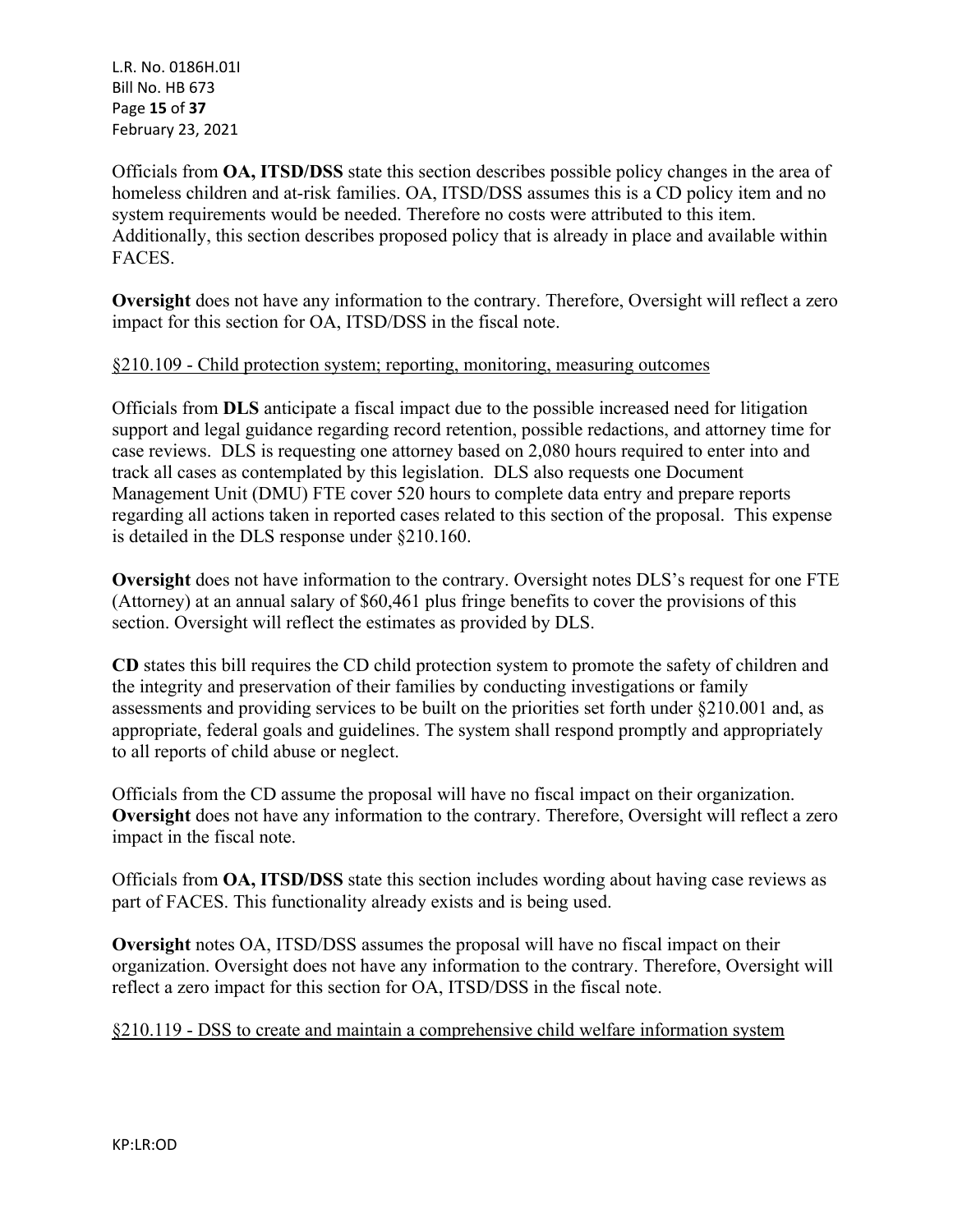L.R. No. 0186H.01I Bill No. HB 673 Page **16** of **37** February 23, 2021

Officials from **DSS** state §210.119 requires DSS to create and maintain a comprehensive child welfare information system (CCWIS) to serve as the statewide information system for documenting and reporting child welfare information.

The CCWIS shall:

- Maintain data between counties, business partners, and state departments and allow real-time information sharing and measurable data retrieval at the county and agency level
- Public and private foster care case management organizations shall have real-time access to child and family specific information, financial data, and aggregate program information to efficiently and effectively track outcomes, monitor county and agency performance and compliance, and make business decisions based on accurate and timely information.

§210.119 describes the information system ITSD is currently transitioning to CCWIS. CD does not see any fiscal impact beyond what has already been planned for with federal partners for their transition to CCWIS.

CD defers to OA, ITSD/DSS fiscal analysis to the cost of developing and maintaining a comprehensive child welfare information system (CCWIS).

**Oversight** notes CD's deferral to OA, ITSD/DSS for a statement of fiscal impact; for fiscal note purposes, Oversight assumes no fiscal impact for CD for this section.

Officials from **DLS** state, if this proposed legislation is to allow access to the child welfare system by private, non-contracted entities, who are not agents of DSS, this will increase the need for legal assistance by DLS, including the facilitation of data use and system access memorandums and compliance as a business associate, to include compliance with any data breach requirements in state and federal law.

DLS requests one Privacy Officer for the following:

- $\S210.119 \frac{1}{2}$  FTE 1,040 hours to handle data sharing agreements, contracts, and interfacing with IT/CD/OA and attendant privacy issues including breaches, and §210.160 advise to Document Management Unit (DMU), plus
- §210.188 ½ FTE 1,040 hours for gathering, redacting, reporting to General Assembly the anonymized reports of adoptions, etc.

**Oversight** notes DLS's request for 1 FTE at an annual salary of \$55,584 plus fringe benefits to cover the provisions of §§210.119; 210.160 and 210.188. Oversight does not have information to the contrary and therefore, Oversight will reflect the estimates as provided by DLS.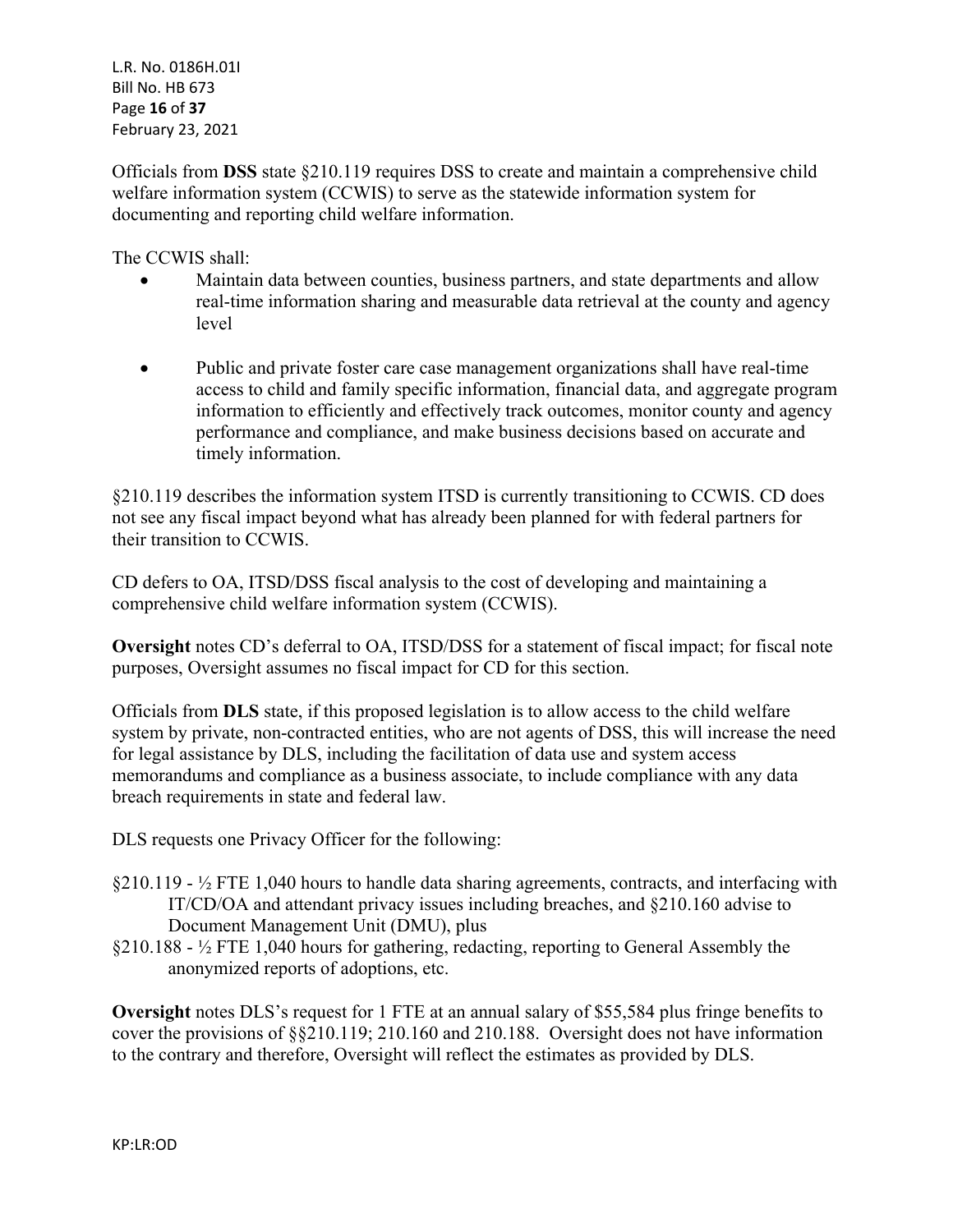L.R. No. 0186H.01I Bill No. HB 673 Page **17** of **37** February 23, 2021

Officials from **OA, ITSD/DSS** state this section includes wording about building and maintaining a CCWIS system. FACES is currently in the process of converting from SACWIS to CCWIS. There is no cost estimated unless the plan is to replace FACES with a new system.

**Oversight** assumes the conversion to CCWIS will be sufficient to satisfy the requirements of this proposal and no additional costs will be incurred by OA, ITSD/DSS for this section. Therefore, Oversight will reflect a zero impact for this section in the fiscal note for OA, ITSD/DSS.

## §210.156 - DHSS and DSS to share certain birth information

Officials from **DSS** state this bill requires CD to make available to the state registrar of vital statistics identifying information of on individuals whose:

- (1) Parental rights have been terminated and are identified in the central registry as having a finding by the division or a court adjudication of child abuse or neglect;
- (2) is identified in the central registry who have pled guilty or have been found guilty of certain offenses
- (3) is identified in the central registry who have pled guilty or have been found guilty of certain offenses

CD personnel shall initiate contact with the family, or make a good faith effort to do so, to determine if the parent or family has a need for services and provide such voluntary and timelimited services as appropriate. CD shall document the results of such contact and services provided, if any, in the information system established under §210.109.

This would be an additional cost as CD would have to have additional staff to perform these duties; however, it is difficult to measure the number of staff needed.

CD states there will also be additional ITSD costs as there is currently no tracking mechanism in the Family and Children Electronic System (FACES). CD defers to OA, ITSD/DSS for a cost impact.

**Oversight** does not have any information to the contrary. Therefore, Oversight assumes CD will be able to perform any additional duties required by this proposal with current staff and resources and will reflect no fiscal impact to CD for fiscal note purposes. Oversight also assumes CD may seek additional appropriations if this section of the proposal results in a significant increase in costs.

**DLS** defers to CD to assess the number of new cases and services may be initiated as a result of this new section.

**Oversight** notes DLS's deferral to CD for a statement of fiscal impact; for fiscal note purposes, Oversight assumes no fiscal impact for DLS for this section.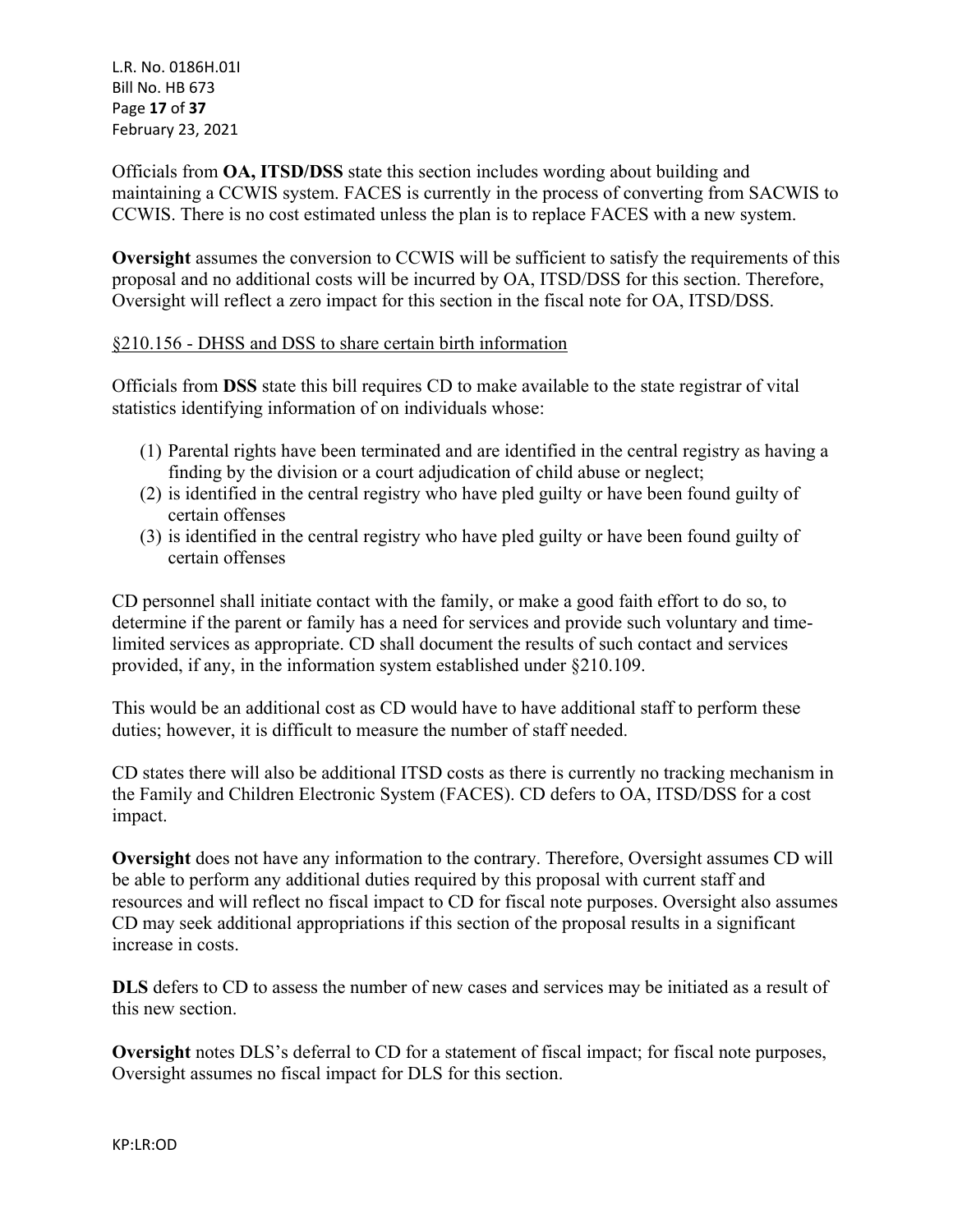L.R. No. 0186H.01I Bill No. HB 673 Page **18** of **37** February 23, 2021

Officials from **OA, ITSD/DSS** state this section has wording about the installation of a new interface with DHSS regarding parents that have had their parental rights terminated by the courts on behalf of the Children's Division. The changes required for this interface are included in the totals under the OA, ITSD/DSS response for §208.151.

OA, ITSD/DSS assumes the interface would be a subroutine within FACES that would be invoked by the Department of Health and Senior Services (DHSS) with a DCN used as the input. If the input is something other than a DCN, then more information will be needed by OA, ITSD/DSS before providing a new LOE for this requirement.

This section also describes possible policy changes about new births. OA, ITSD/DSS assumes CD will submit requirements to OA, ITSD/DSS if any system changes would be needed to support the policy.

**Oversight** notes the estimated costs for updates to FACES as the result of this proposal were not broken down by section and the costs included in the estimate are total costs for §§208.151; 210.156 and 217.779. Total hours and costs are listed in the OA, ITSD/DSS response for §208.151.

**Oversight** further assumes OA, ITSD/DSS will be able to perform any additional duties required by this proposal with current staff and resources. Oversight also assumes OA, ITSD/DSS may seek additional appropriations if this section of the proposal results in a significant increase in costs. Therefore, Oversight will reflect the costs provided by OA, ITSD/DSS for fiscal note purposes for §§208.151; 210.156 and 217.779 only.

## §210.157 – "Birth Match Program"

Officials from **DHSS** state, per information provided by DSS, an average of 2,185 parents have their rights terminated per year in Missouri. Based on the anticipated number of data requests, 0.5 FTE Research/Data Analyst would be required to handle the additional duties. The average annual salary of a Research/Data Analyst in the Division of Community and Public Health (DCPH) is \$46,651 as of January 1, 2021. The duties of the research/data analyst would include matching the list of individuals whose identifying information was provided by DSS to DHSS databases through complex programming queries and working with other units to ensure linkage of information across entities in an accurate manner.

**Oversight** contacted DHSS staff regarding changes to staffing and ITSD costs provided for similar provisions found in HCS HB 2216 (2020). In that fiscal note response, DHSS assumed 1 FTE Public Health Data Technician I (\$29,448) would be needed to maintain a list of individuals whose identifying information was provided by the DSS, searching for the information and documentation, and processing the vital record information for submission to DSS. In addition, approximately \$41,040 in ITSD costs for changes to the electronic vital record keeping system was going to be required.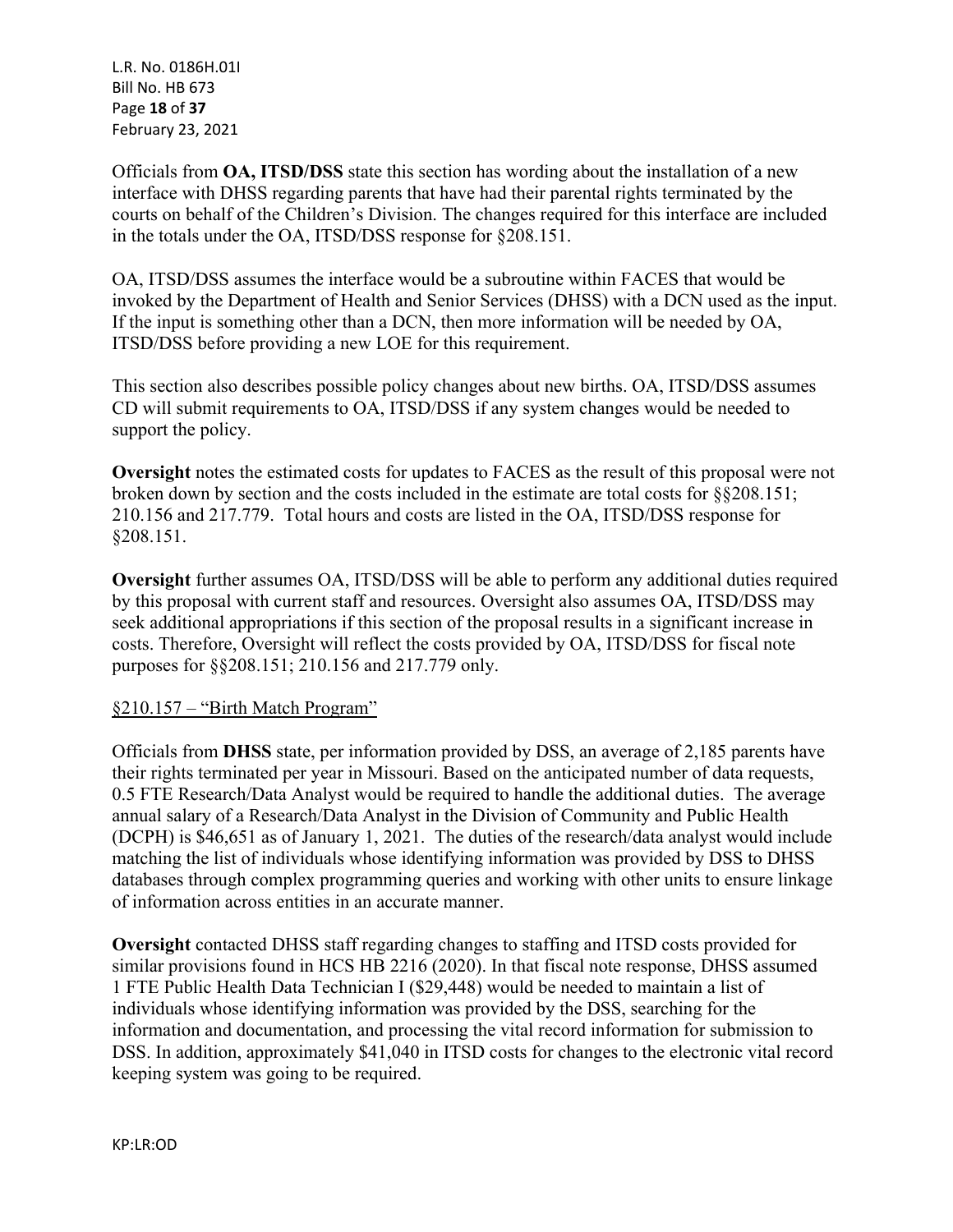L.R. No. 0186H.01I Bill No. HB 673 Page **19** of **37** February 23, 2021

**DHSS** officials stated that, after further research for the current proposal, it was determined the task required by this proposal could be accomplished by having a research analyst use a linkage process the Bureau of Vital Records already has the capability of performing (thus, no ITSD costs), rather than someone having to go through each record manually. However, the work would be done by a different bureau and would require a higher skilled position to perform the process (complex programming queries).

Generally, **Oversight** assumes departments have the ability to absorb limited increases in duties by existing staff. However, DHSS officials stated the DCPH does not currently have the capacity to absorb even 0.5 FTE of a Data/Research Analyst. Therefore, for fiscal note purposes, Oversight will present DHSS' request for 0.5 FTE Research/Data Analyst in the Division of Community and Public Health (\$46,651) as of January 1, 2021. However, Oversight assumes 0.5 FTE would not be provided fringe benefits and the state would only pay Social Security and Medicare benefits of 7.65 percent. In addition, Oversight assumes the DHSS would not need additional rental space for 0.5 FTE. However, if multiple proposals pass during the legislative session requiring additional FTE, cumulatively the effect of all proposals passed may result in DHSS needing additional rental space.

Officials from **CD** state this bill creates §210.157, known and cited as the "Birth Match Program".

This bill requires the director of DSS to provide to the director of DHSS information regarding an individual who, as to any child, has had his or her parental rights terminated and has been identified in the central registry as being responsible for abuse or neglect.

CD states §210.157 does not create a fiscal impact for Children's Division as it is ensuring services are provided if needed.

**Oversigh**t does not have any information to the contrary. Therefore, Oversight will reflect the no fiscal impact assumed by CD for this section for fiscal note purposes.

Officials from **DLS** state this section will not likely have a fiscal impact to DLS. DLS defers to CD to measure this possible fiscal impact.

**Oversight** notes DLS's deferral to CD for a statement of fiscal impact; for fiscal note purposes, Oversight assumes no fiscal impact for DLS for this section.

# §210.158 – The Attorney General to have concurrent jurisdiction for cases involving child abuse or neglect

Officials from the **Attorney General's Office (AGO)** state §210.158 would cause a negative fiscal impact of \$0 to (Unknown). It is unknown what the specific expenses would be because the AGO is not able to project how many cases they would handle under the new language.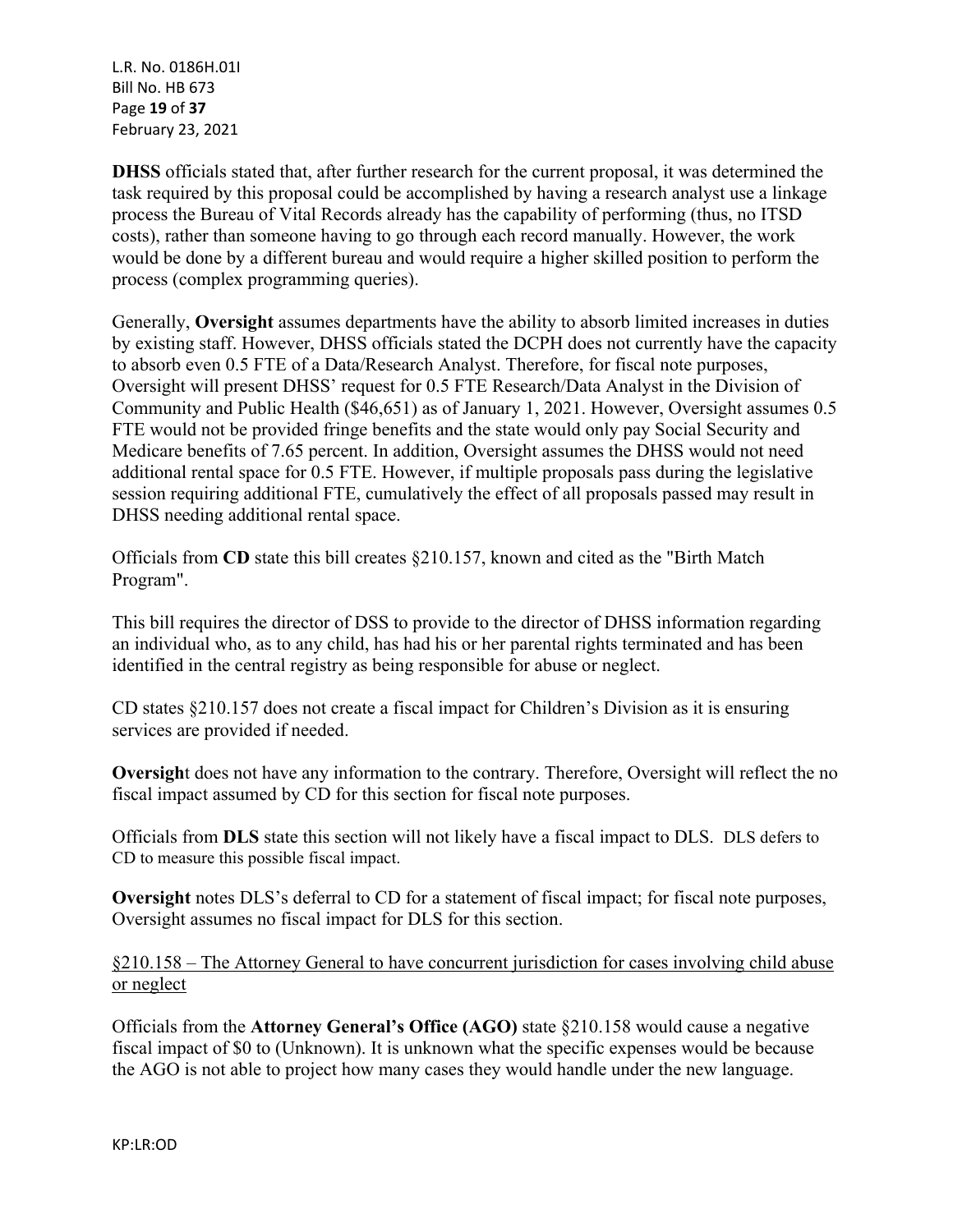L.R. No. 0186H.01I Bill No. HB 673 Page **20** of **37** February 23, 2021

**Oversight** does not have information to the contrary and therefore, Oversight will reflect the \$0 to (Unknown) estimates as provided by the AGO.

## §210.160 - A guardian ad litem may conduct well-child checks in certain situations

Officials from DSS state this section provides that a guardian ad litem may conduct well-child checks in emergency situations under a court order.

**DLS** states the 48-hour turnaround time will have a fiscal impact on DLS litigation support due to an increased need for on-call counsel available for redaction consultation in case questions arise as to what the guardian ad litem is legally entitled to know/have in the form of documents. The phrase "fully inform" does not explicitly say records, but records are likely necessary in order to "fully inform." The following FTEs are requested:

One Attorney based on 520 hours to advise the DMU re: redactions and 1,040 hours to defend the additional Termination of Parental Rights (TPR) cases filed by guardians ad litem across the state plus (for §211.032) 520 hours for additional court time and provision of legal services to CD regarding new requirement of monthly hearings for certain families.

One DMU based on 1,040 hours to request all records from CD, receive, redact and provide records to guardians ad litem within 48 hours of inquiry plus for (§210.188) 520 hours to assist with redaction of records for report to General Assembly for anonymized reports and (for §210.109) 520 hours to complete data entry and prepare reports regarding all action taken in reported cases.

**Oversight** notes DLS's request for 2 FTEs: One Attorney at an annual salary of \$60,461 plus fringe benefits to cover the provisions of §§210.160 and 211.032; and one DMU FTE at an annual salary of \$33,994 plus fringe benefits to cover the provisions of §§210.109; 210.160 and 210.188). Oversight does not have information to the contrary and therefore, Oversight will reflect the estimates as provided by DLS.

**CD** states this is not a requirement. There is no fiscal impact for the Children's Division.

**Oversight** does not have any information to the contrary. Therefore, Oversight will reflect a zero impact for this section for CD in the fiscal note.

#### §210.188 - Information to be included in the DSS report to the Governor and General Assembly

**CD** states §210.188 contains information to be included in a DSS report to the Governor and General Assembly and, if applicable, such information shall be broken down by county and agencies managing cases on behalf of the department.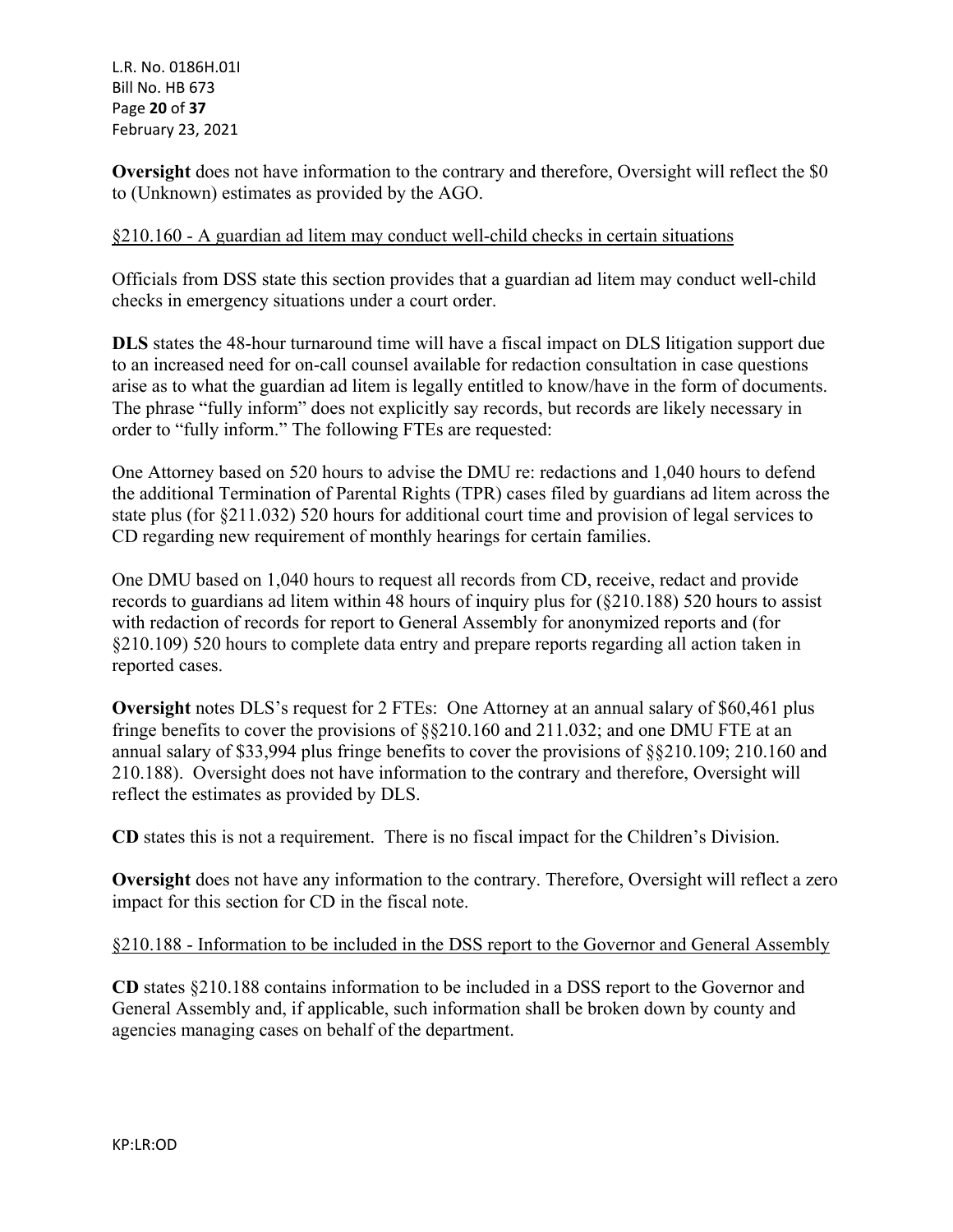L.R. No. 0186H.01I Bill No. HB 673 Page **21** of **37** February 23, 2021

§210.188 requires CD to compile individual-level anonymized data for the prior calendar year that allows researchers to track children through the child protection system and allows analysis of outcomes and comparisons.

In response to the provisions of §210.188, CD states this section requires CD to provide individual-level anonymized data to the Missouri research institution in order for them to produce a report containing various metrics.

CD further states the data required to be provided will not be sufficient to produce the required report. There will be a fiscal impact for a Missouri research institution to produce this report estimated to be \$200,000. CD does not have existing resources to produce this report.

**Oversight** does not have any information to the contrary. Therefore, Oversight will reflect the costs provided by CD for fiscal note purposes.

Officials from **DLS** state the requirement to make de-identified data available to researchers will require DLS involvement, in conjunction with the DSS Privacy Officer, to review and revise data use memorandums with research and add specifications on the use of the data, including a prohibition on attempting to pair the data with other sources to identify the client(s).

**Oversight** notes that the Privacy Officer duties in this section have already been discussed and reflected in the FTE request under the DLS response for §210.119 and no additional FTE are being requested for this section. Therefore, Oversight will reflect a zero additional impact in the fiscal note for DLS for this section.

Officials from **OA, ITSD/DSS** state this section possibly changes the way annual reports are completed. OA, ITSD/DSS assumes this reporting would continue to be done by the DSS Research & Evaluation team and that OA, ITSD/DSS would have no role in these possible changes.

**Oversight** notes OA, ITSD/DSS assumes the proposal will have no fiscal impact on their organization. Oversight does not have any information to the contrary. Therefore, Oversight will reflect a zero impact for this section for OA, ITSD/DSS in the fiscal note.

# §210.652 – Computerized method for the electronic exchange of data required by ICPC

This section of the proposal requires DSS, in conjunction with the Office of Administration, to implement a computerized method to allow for the electronic exchange of data and documents required by the Interstate Compact on the Placement of Children (ICPC).

Officials from **CD** state this has been completed and there is no new fiscal impact. However, there is an existing fiscal impact of dues in the amount of \$8,500 annually to maintain access to the national Association of Administrators of the Interstate Compact on the Placement of Children (AAICPC) system.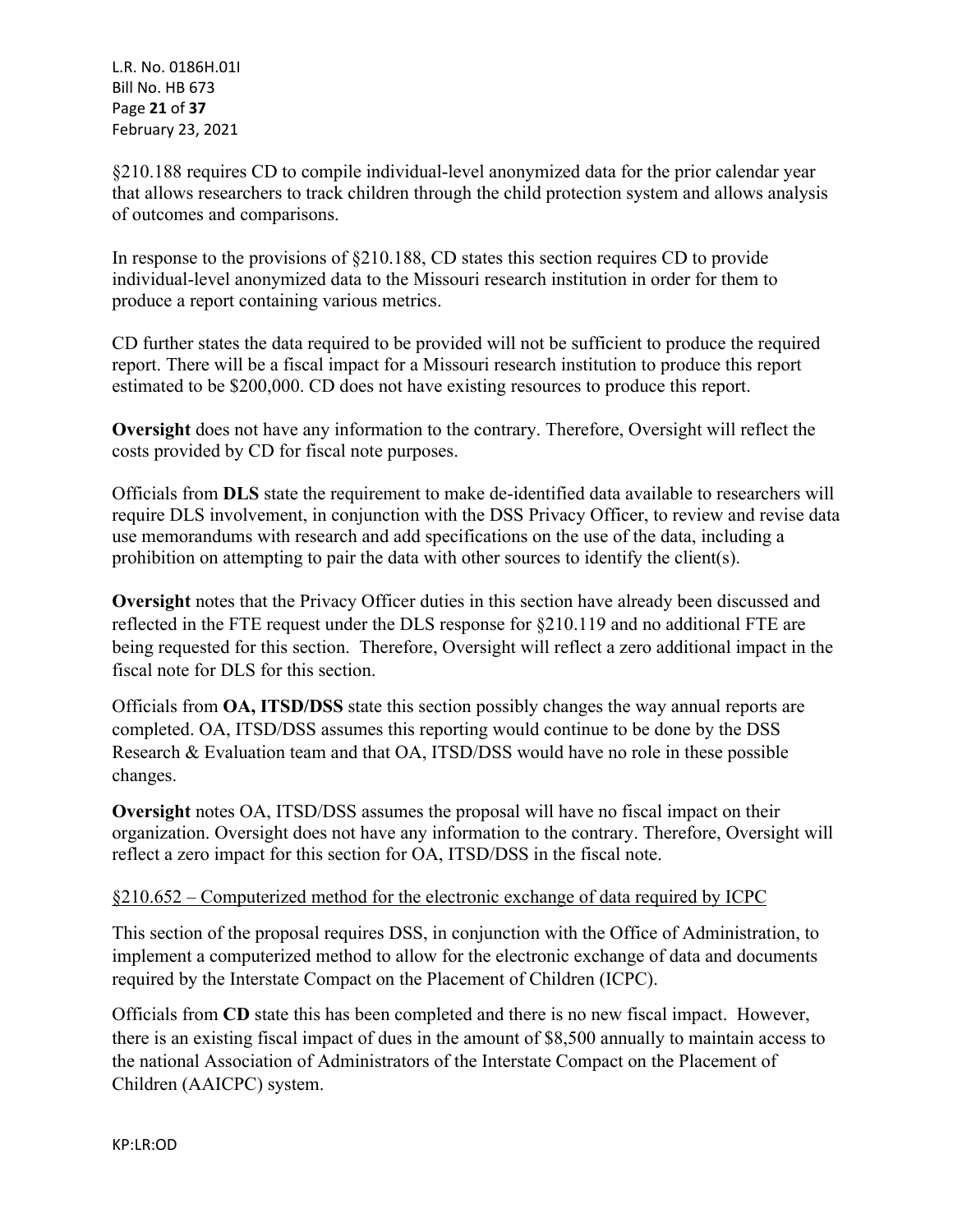L.R. No. 0186H.01I Bill No. HB 673 Page **22** of **37** February 23, 2021

**Oversight** notes that CD assumes this section of the proposal will have no new fiscal impacts on their organization. Oversight does not have any information to the contrary. Therefore, Oversight will reflect a zero impact in the fiscal note for CD for this section.

#### §210.950 - "Safe Place for Newborns Act of 2002" and newborn safety incubators

Officials from **DSS** state this bill modifies §210.950.2 by adding the term "Newborn safety incubator", defined as a medical device used to maintain an optimal environment for the care of a newborn infant. This bill adds the option to deliver the child safely to a newborn safety incubator as defined under this section.

This legislation does not specify where these safety incubators might be located and how many would be made available. Current law requires these children to be delivered into the physical custody of authorized individuals. CD is notified and takes physical custody of the child. This law would allow a parent to deposit the child in an incubator anonymously, without having direct contact with authorized personnel, which could result in an increase of children coming into care.

In fiscal year FY19, 12 children were taken into care as a result of being delivered to authorized personnel in accordance to this law. In FY20, two (2) were delivered into care. The average of fiscal years 2019 and 2020 is approximately three (3) per year. Based on this average, CD assumes that the number of children entering Foster Care (FC) could be anywhere from an additional 0 to 3 children per year under this law.

As a result of children entering Foster Care, program costs including Children's Treatment Services (CTS), FC, and Residential Treatment Services (RTX) would be incurred ranging from \$0 to \$55,282. CTS services utilized could be for the parent or child. CD assumes that 25% of the children would need to be placed as an emergency placement resulting in RTX costs with 75% of the children being immediately placed with a resource parent resulting in FC costs. Below is the breakdown of program costs.

|            | $12$ -mo    | $10$ -mo    |
|------------|-------------|-------------|
| <b>CTS</b> | \$7,662.00  | \$6,385.00  |
| FC.        | \$29,306.00 | \$24,421.67 |
| <b>RTX</b> | \$18,314.00 | \$15,261.67 |
|            | \$55,282.00 | \$46,068.33 |

CD assumes that existing staff and resources could absorb the number of children coming into care as a result of this legislation.

**Oversight** does not have any information to the contrary. Therefore, Oversight will reflect the no fiscal impact assumed by CD for this section for fiscal note purposes.

Officials from the **Nodaway County Ambulance District** state installing these safety incubators at all fire, police stations and medical facilities would add a great deal of expense and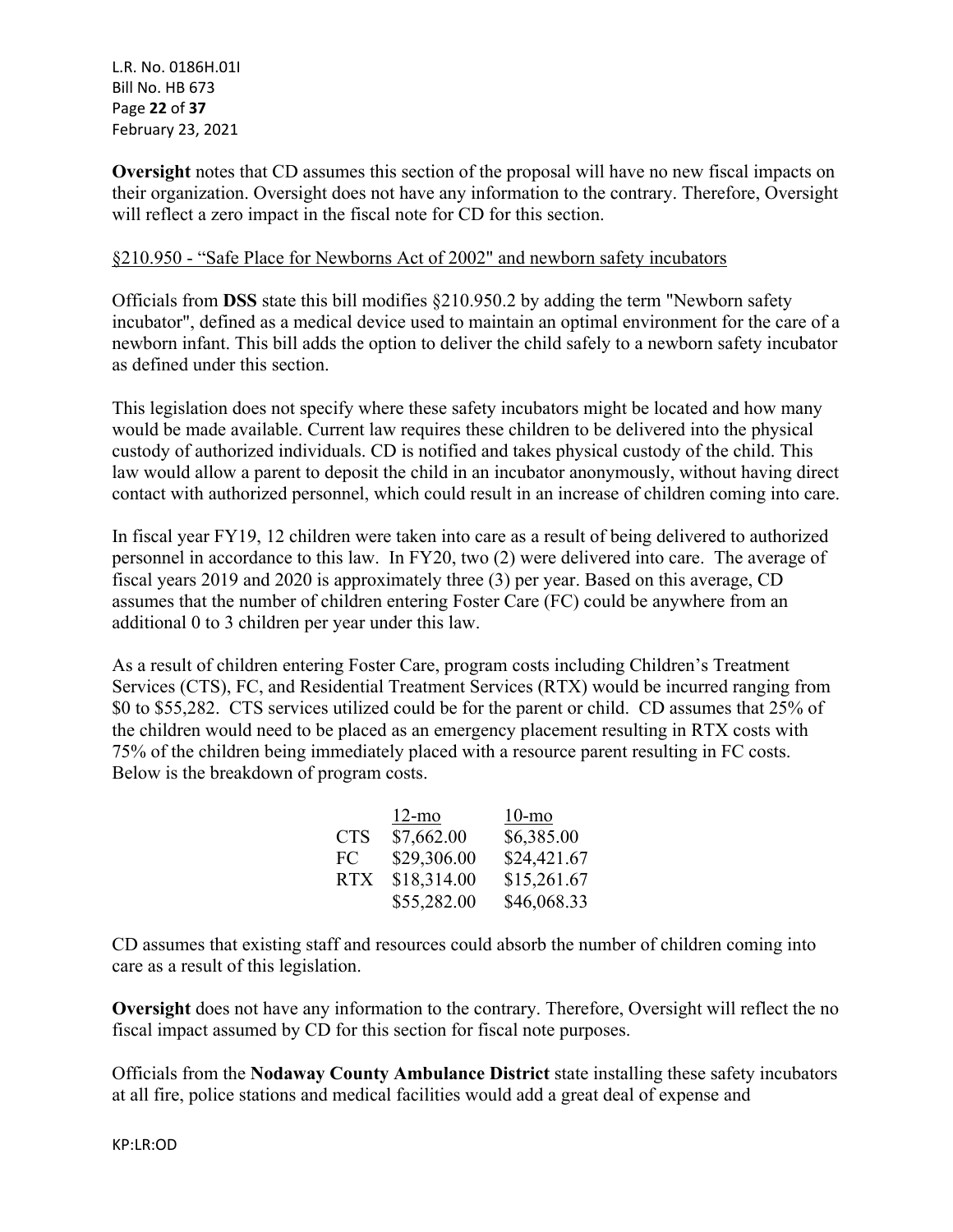L.R. No. 0186H.01I Bill No. HB 673 Page **23** of **37** February 23, 2021

maintenance. While many fire departments and police stations are staffed 24 hours a day, that does not mean someone will always be at the station at all hours.

Additionally, not all smaller rural departments have backup power, making this climatecontrolled incubator expensive unless it has battery powered backup. Because no funding is provided, and the demand is unknown, the expense does not justify adding hundreds of thousand dollars statewide to these already strapped entities.

**Oversight** notes that §210.950.13(2) states DHSS **may** promulgate all necessary rules and regulations for the administration of this section, including rules governing newborn safety incubators as defined under this section. Given the permissive language in this section, Oversight assumes the installation of safety incubators is optional, and will reflect a zero impact for police stations, fire stations, or medical facilities for this section for fiscal note purposes.

## §211.032 - When a child comes under the court's jurisdiction due to allegations of child abuse or neglect

Officials from **CD** state this section provides that if a child comes under the court's jurisdiction due to allegations of child abuse or neglect and all children in the home are under 3 years of age, the court shall:

- (1) Conduct monthly hearings on the status of the case;
- (2) Support frequent visitation with the child's parents and with the concurrent permanency resource parent if it is in the best interest of the child; and
- (3) At the hearing on disposition and at each permanency hearing thereafter, enter an order requiring that the parties exercise active efforts to finalize a primary and concurrent permanency plan for each child.

CD states this section would have a fiscal impact for Children's Division. This would result in increased staff time in court and preparation for court. The fiscal justification is outlined below:

In FY20 there were 1,789 cases where all children in a home were under age 3. In current practice those cases would involve 5,367 incidents of court attendance for the first 90 days; 5,367 incidents of court attendance for the first year of the cases and 3,578 incidents of court attendance in the subsequent year. This would result in a cumulative total of 14,312 incidents of court attendance for the first two years of these cases.

With the proposed language in this section, based on FY20 numbers, this would now result in 5,367 court incidents in the first 90 days of the case, 16,101 incidents of court attendance in the first year of the case, and 21,468 incidents of court attendance in the subsequent year. This would result in a cumulative total of 42,936 incidents of court attendance for the first two years of these cases.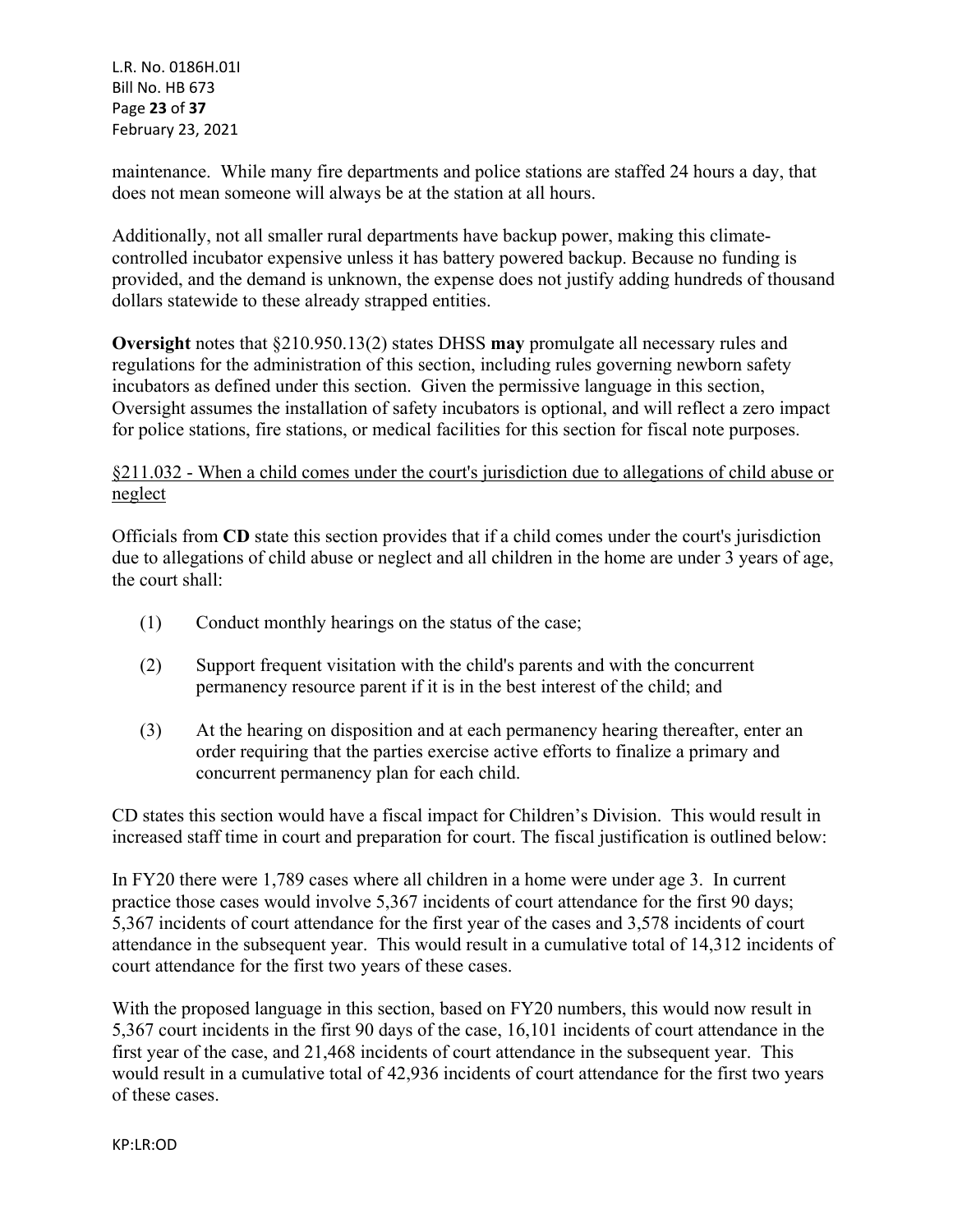L.R. No. 0186H.01I Bill No. HB 673 Page **24** of **37** February 23, 2021

Based on calculations this would require 6 FTEs

**Oversight** notes CD requests 6 FTEs as follows:

4 Children's Service Workers at an annual salary of \$42,654 plus fringe benefits

1 Children's Service Worker Supervisor at an annual salary of \$55,584 plus fringe benefits

1 Administrative Support Assistant at an annual salary of \$31,238 plus fringe benefits

**Oversight** does not have information to the contrary and therefore, Oversight will reflect the estimates as provided by CD.

Officials from **DLS** state this legislation will have a fiscal impact on the DLS by requiring more frequent hearings for children under three years of age in foster care. DLS defers to CD to assess the additional fiscal impact borne by CD related to more frequent hearings. It is also important to note that additional hearings require additional court time from all parties and their counsel, including guardians ad litem, parent counsel, of which some costs may be paid by the Children's Division.

**Oversight** notes the Attorney's duties in this section have already been discussed and reflected in the FTE request under the DLS response for §210.160 and no additional FTE are being requested for this section. Therefore, Oversight will reflect a zero additional impact in the fiscal note for DLS for this section.

## §211.183 - Juvenile court proceedings regarding the removal of a child

Officials from **CD** state current law provides that CD shall not be required to make reasonable efforts, as defined in this section, but has the discretion to make reasonable efforts if a court of competent jurisdiction has determined that:

(1) The parent has subjected the child of the parent to a severe act or recurrent acts of physical, emotional or sexual abuse toward the child, including an act of incest; this bill adds "or another child."

CD assumes the proposal will have no fiscal impact on their organization. **Oversight** does not have any information to the contrary. Therefore, Oversight will reflect a zero impact in the fiscal note for CD for this section.

§211.261 - Appeals allowed to certain people from any order modifying the placement of a child

Officials from **DLS** state this section provides, notwithstanding the provisions of subsection 1 of this section, an appeal shall be allowed to the: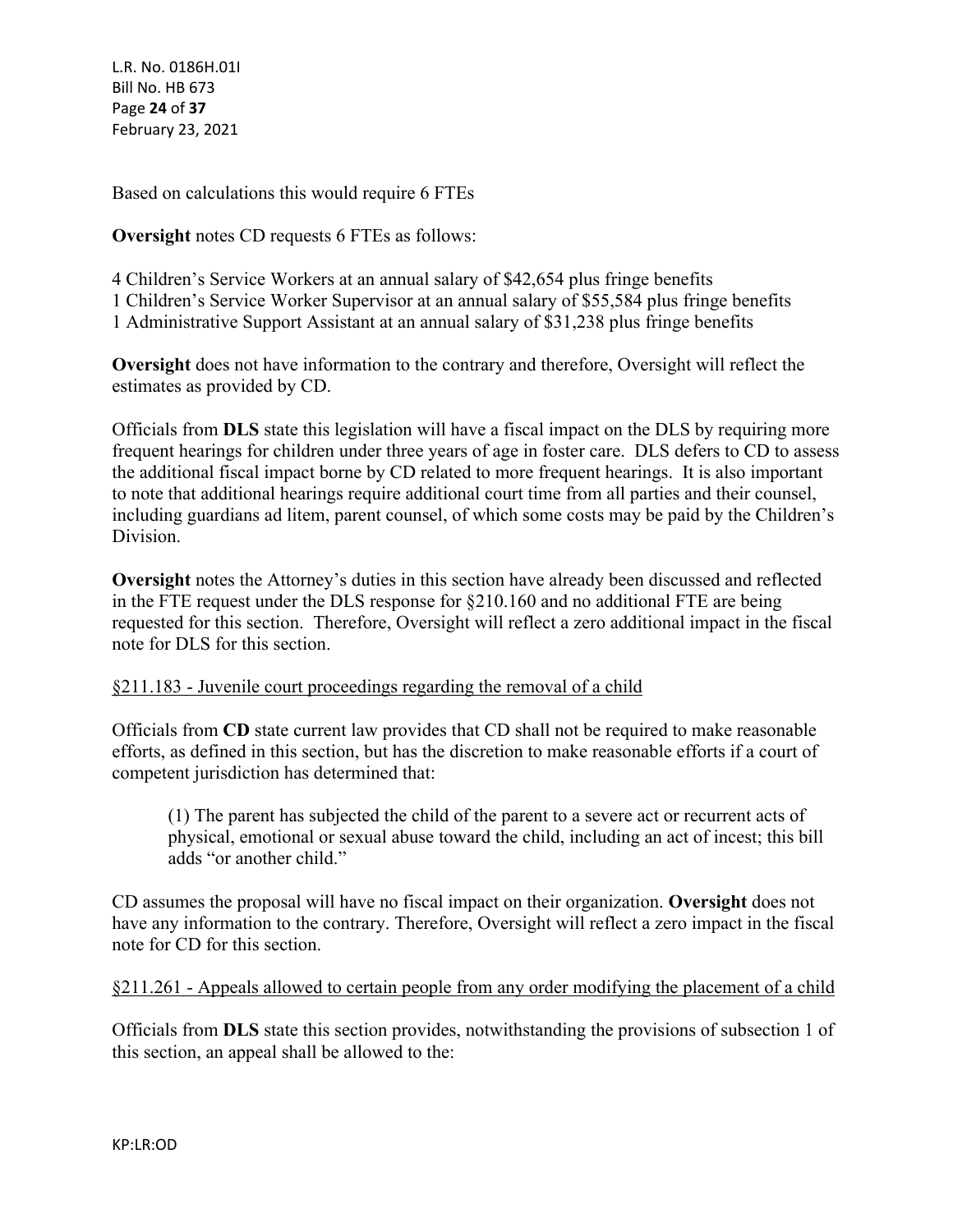(2) Parent, guardian ad litem, or juvenile officer from any order changing or modifying the placement of a child.

This language possesses a potential impact to CD given an appeal of an order of placement would increase workload for the case manager to identify an alternative placement option, could potentially increase the length of time for a child in care due to placement disruption and could potentially increase the need for Division of Legal Services assistance. It is unknown currently how many cases have a court ordered placement.

**Oversight** does not have any information to the contrary. Therefore, Oversight assumes DLS will be able to perform any additional duties required by this proposal with current staff and resources and will reflect no fiscal impact to the DLS for fiscal note purposes. Oversight also assumes DSS/DLS may seek additional appropriations if this section of the proposal results in a significant increase in costs.

## §211.447 - The court may find that a young child has been abandoned if …

Officials from **DLS** state they may experience a fiscal cost if Termination of Parental Responsibility cases are tried, won, and appealed using the 15 out of the most recent 22 months in foster care as the only grounds; the cost of appellate litigation is difficult to anticipate but would be costly for DLS and the AGO to defend.

Additionally, guardian ad litem expenses are outlined in regulation 13 CSR 40-30.020 and are capped at an hourly rate and a maximum amount. The costs are taxed to CD so it is reasonable to anticipate additional legal costs to guardians ad litem if they are now taking on some TPR cases previously handled by DLS, or taking on additional TPR cases and moving the cases more efficiently to permanency. While there may be an increase in legal expenses, the cost savings of finding permanency sooner may mean a fiscal cost or possibly a cost savings. Further estimations would be necessary to determine this.

**Oversight** does not have any information to the contrary. Therefore, Oversight assumes DLS will be able to perform any additional duties required by this proposal with current staff and resources and will reflect no fiscal impact to the DLS for fiscal note purposes. Oversight also assumes DSS/DLS may seek additional appropriations if this section of the proposal results in a significant increase in costs.

## §211.505 - "Safe Baby Court"

Officials from **CD** assume children who would be "recording and tracking movement on" are children who would already be involved in the Children's Division system and existing structures are in place for those data requests. Therefore, there is no fiscal impact to CD.

**Oversight** does not have any information to the contrary. Therefore, Oversight will reflect a zero impact in the fiscal note for CD for this section.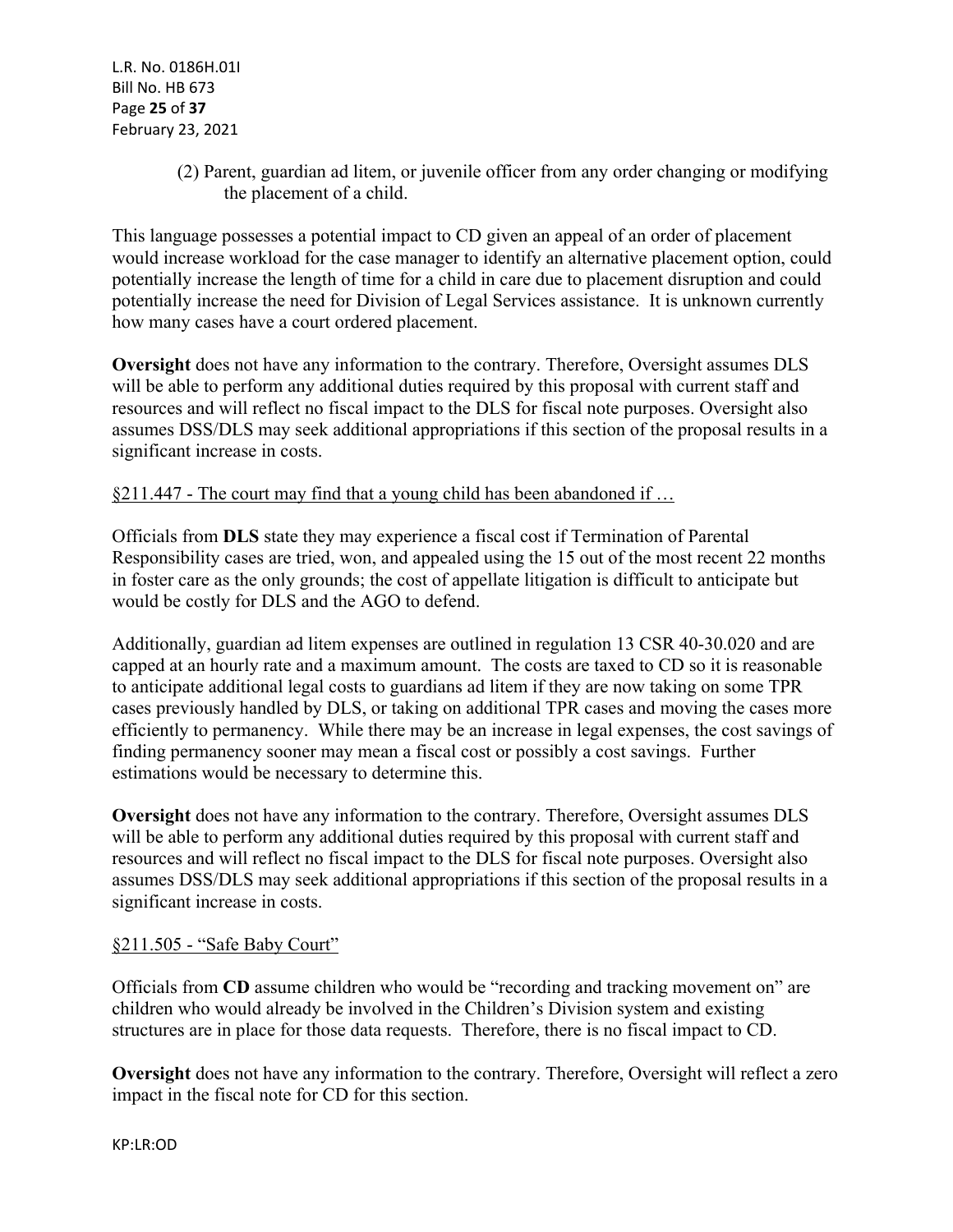## §217.779 - Allows certain offenders to be eligible for community-based sentencing

Officials from the **Department of Corrections (DOC)** state HB 673 creates provisions allowing certain offenders to be eligible for community-based sentencing.

It is unknown how many offenders the courts will sentence to community-based supervision. The judges are already allowed to consider many factors when considering sentences. Also, DOC has no way to determine how many of the offenders meeting this criteria also meet the stipulation of being the primary caregiver of a child. Therefore, DOC is unable to determine a fiscal impact.

**Oversight** notes, in December 2019, the DOC reevaluated the calculation used for computing the Probation and Parole average daily cost of supervision and revised the cost calculation to be the DOC average district caseload across the state which is 51 offender cases per officer. The new calculation assumes that an increase/decrease of 51 cases would result in a change in costs/cost avoidance equal to the cost of one FTE staff person. Increases/decreases smaller than 51 offenders are assumed to be absorbable.

In instances where the proposed legislation would only affect a specific caseload, such as sex offenders, the DOC will use the average caseload figure for that specific type of offender to calculate cost increases/decreases. For instances where the proposed legislation affects a less specific caseload, DOC projects the impact based on prior year(s) actual data for DOC's 48 probation and parole districts.

The DOC cost of incarceration in \$21.251 per day or an annual cost of \$7,756 per offender. The DOC cost of probation or parole is determined by the number of P&P Officer II positions that would be needed to cover the new caseload.

Because DOC is unable to determine the number of offenders and the program structure of the community-based sentencing as outlined in this proposal, they are unable to estimate a cost or a savings. Therefore, **Oversight** will reflect the unknown fiscal impact provided by DOC for fiscal note purposes.

Officials from **CD** state §217.779 is a new section which pertains to community-based sentencing of probation. It provides an obligation for DSS to report annually to the general assembly the number of children entering foster care as the result of the revocation of a community-based primary care taker.

**Oversight** notes CD did not indicate a fiscal impact for this section and Oversight does not have any information to the contrary. Therefore, Oversight will reflect a zero impact in the fiscal note for this section for CD.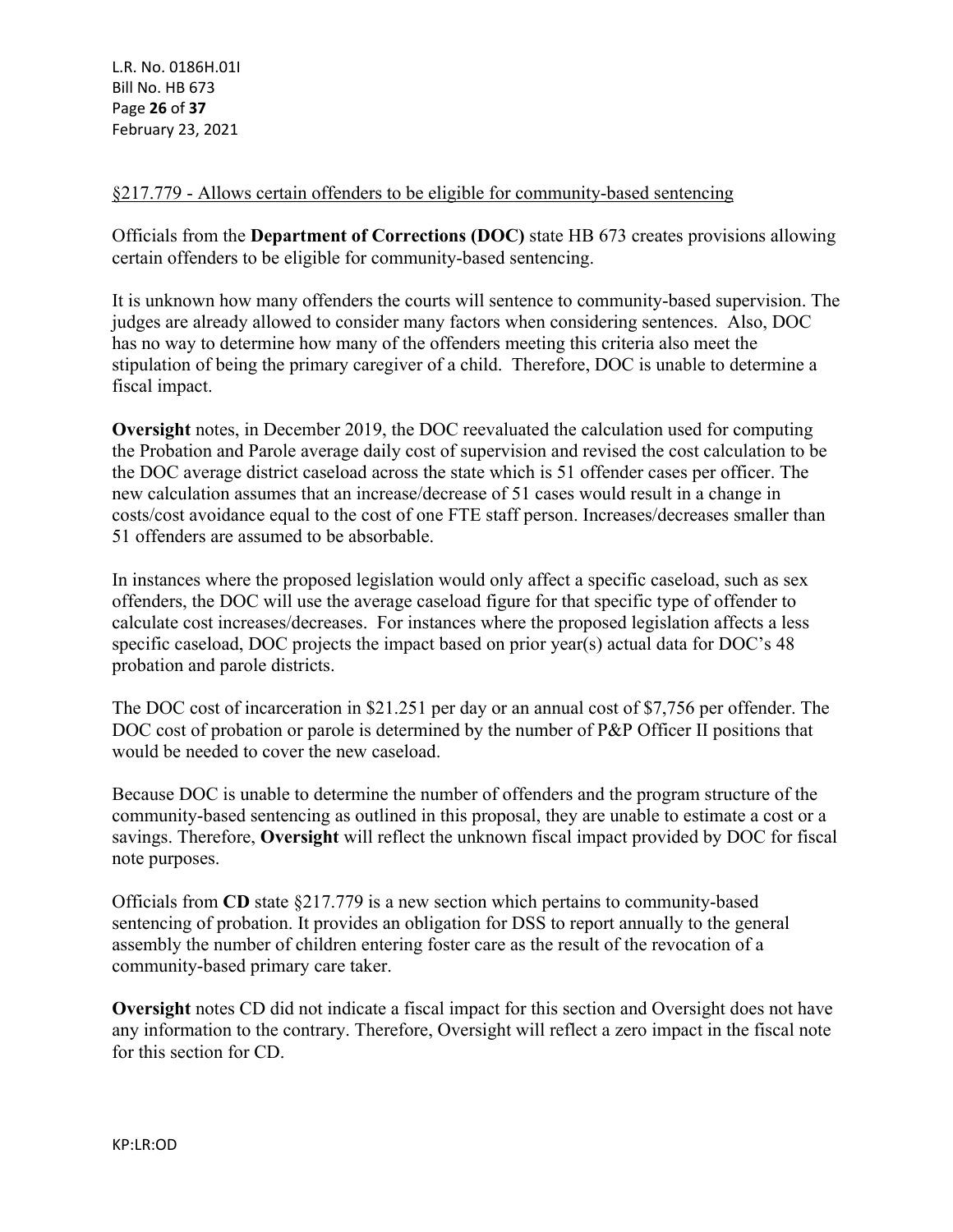L.R. No. 0186H.01I Bill No. HB 673 Page **27** of **37** February 23, 2021

Officials from the **Office of Administration (OA), Information Technology Services Division (ITSD)/DSS** state updates to FACES would be required. This section has wording regarding a possible new placement type for FACES as a result of revocation of a community-based primary caretaker sentence. The changes required to add this placement type are listed in the OA, ITSD/DSS response for §208.151.

OA, ITSD/DSS assumes this is only a new placement type. If CD has further requirements, then more information will be needed by OA, ITSD/DSS before providing a new LOE for this requirement.

**Oversight** notes the estimated costs for updates to FACES as the result of this proposal were not broken down by section and the costs included in the estimate are total costs for §§208.151; 210.156 and 217.779. Total hours and costs are listed in the OA, ITSD/DSS response for §208.151.

**Oversight** further assumes OA, ITSD/DSS will be able to perform any additional duties required by this proposal with current staff and resources. Oversight also assumes OA, ITSD/DSS may seek additional appropriations if this section of the proposal results in a significant increase in costs. Therefore, Oversight will reflect the costs provided by OA, ITSD/DSS for fiscal note purposes for §§208.151; 210.156 and 217.779 only.

Officials from **OA, B&P** state this proposal allows courts to sentence guilty non-violent offenders who are primary caretakers of dependent persons to a community-based sentence rather than incarceration. B&P defers to DOC for any fiscal impact related to this provision.

**Oversight** notes OA, B&P's deferral to DOC for a statement of fiscal impact; for fiscal note purposes, Oversight assumes no fiscal impact for OA, B&P for this section.

## §453.030 - Courts and adoption fees

Officials from **OA, B&P** state this proposal eliminates the requirement that adoptive parents or the relevant child placing agency bear the cost of attorney fees incurred during the adoption process by the birth parents. The bill does not make clear who or what entity will be responsible for compensating birth parents for the cost of attorney fees. This proposal will have no direct impact on Budget and Planning and will not impact the calculation pursuant to Art. X, Sec. 18(e).

B&P assumes that legal representation appointed by the court for birth parents during the adoption process will be provided pro bono. In the event these services are not provided pro bono, B&P assumes that the cost of legal fees will be borne by some other entity which could include the State of Missouri.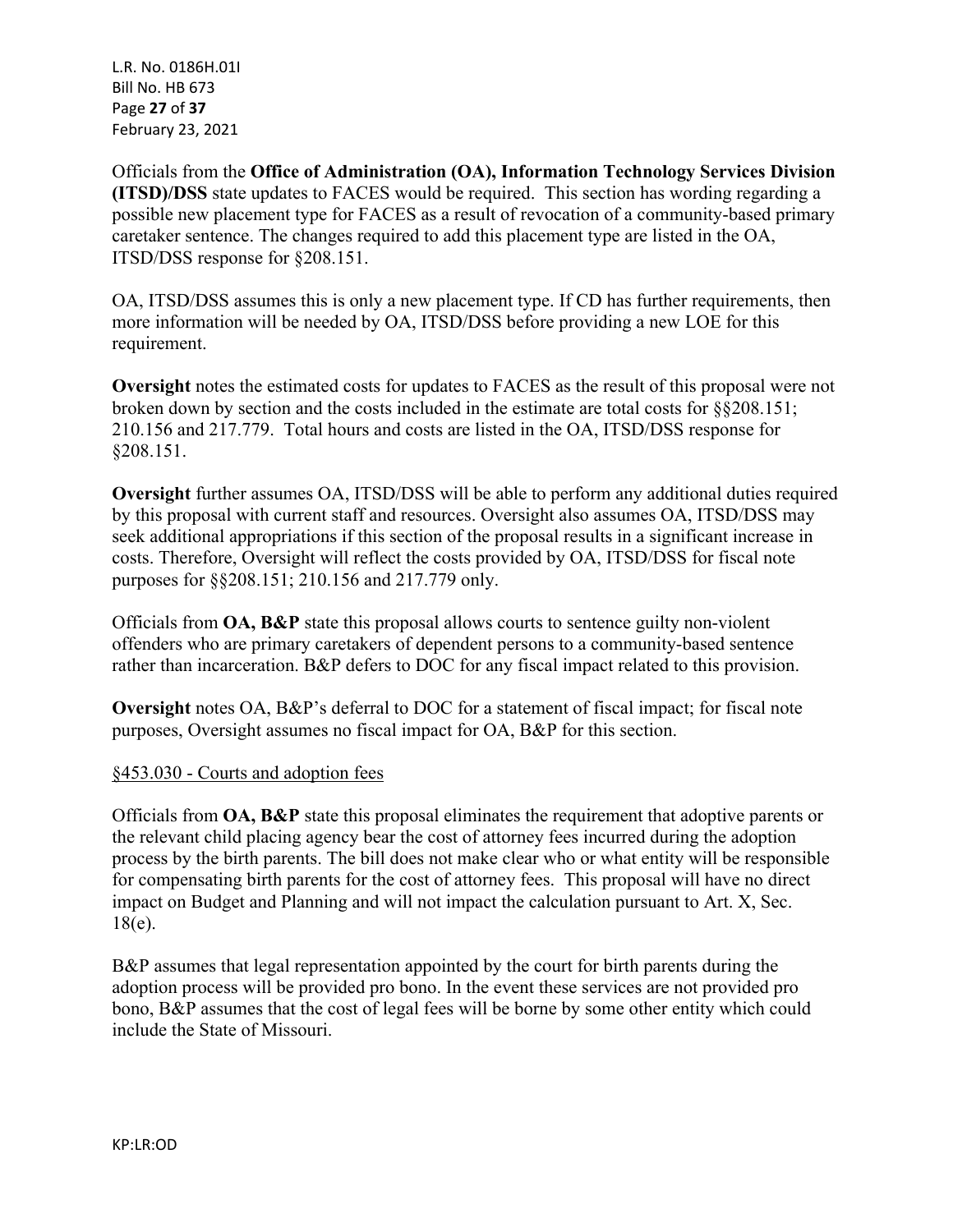L.R. No. 0186H.01I Bill No. HB 673 Page **28** of **37** February 23, 2021

**Oversight** does not have any information to the contrary. Oversight notes B&P assumes legal representation for adoption cases will likely be provided pro bono, therefore, for fiscal note purposes, Oversight assumes no fiscal impact for B&P for this section.

Officials from **CD** assume the proposal will have no fiscal impact on their organization.

**Oversight** does not have any information to the contrary. Therefore, Oversight will reflect a zero impact in the fiscal note.

## Responses regarding the proposed legislation as a whole

Officials from **Office of the State Courts Administrator (OSCA)** state there may be some impact but there is no way to quantify that currently. Any significant changes will be reflected in future budget requests.

**Oversight** does not have any information to the contrary. Therefore, Oversight assumes the OSCA will be able to perform any additional duties required by this proposal with current staff and resources and will reflect no fiscal impact to the OSCA for fiscal note purposes. Oversight also assumes OSCA may seek additional appropriations if the proposal results in a significant increase in costs.

Officials from the **Springfield R-XII School District** state there is an unknown fiscal impact to the District.

Because the type of impact; how the impact would be incurred and whether or not the impact would be positive or negative was not provided by the Springfield R-XII School District, **Oversight** will reflect a zero impact in the fiscal note for this agency.

**Oversight** notes the **Department of Elementary and Secondary Education**, the **Department of Higher Education and Workforce Development**, the **Department of Public Safety, Missouri Highway Patrol**, the **Governor's Office**, the **Missouri Department of Transportation**, the **Missouri House of Representatives**, the **Missouri Senate**, the **Missouri Office of Prosecution Services**, the **State Public Defender's Office**, the **State Tax Commission**, the **Cole Camp Ambulance District**, the **Columbia/Boone County Department of Public Health and Human Services**, the **Crawford County 911 Board**, the **Crestwood Police Department**, the **El Dorado Springs Police Department**, the **Hermann Area Hospital District**, the **High Point R-III School District**, the **Kansas City Police Department**, the **Kimberling City Police Department**, the **Newton County Health Department**, the **Rolla Rural Fire Protection District**, the **Sugar Creek Fire Department**, the **St. Louis County Health Department** and the **Tipton Police Department** each assume the proposal will have no fiscal impact on their respective organizations.

**Oversight** does not have any information to the contrary. Therefore, Oversight will reflect a zero impact in the fiscal note for these agencies.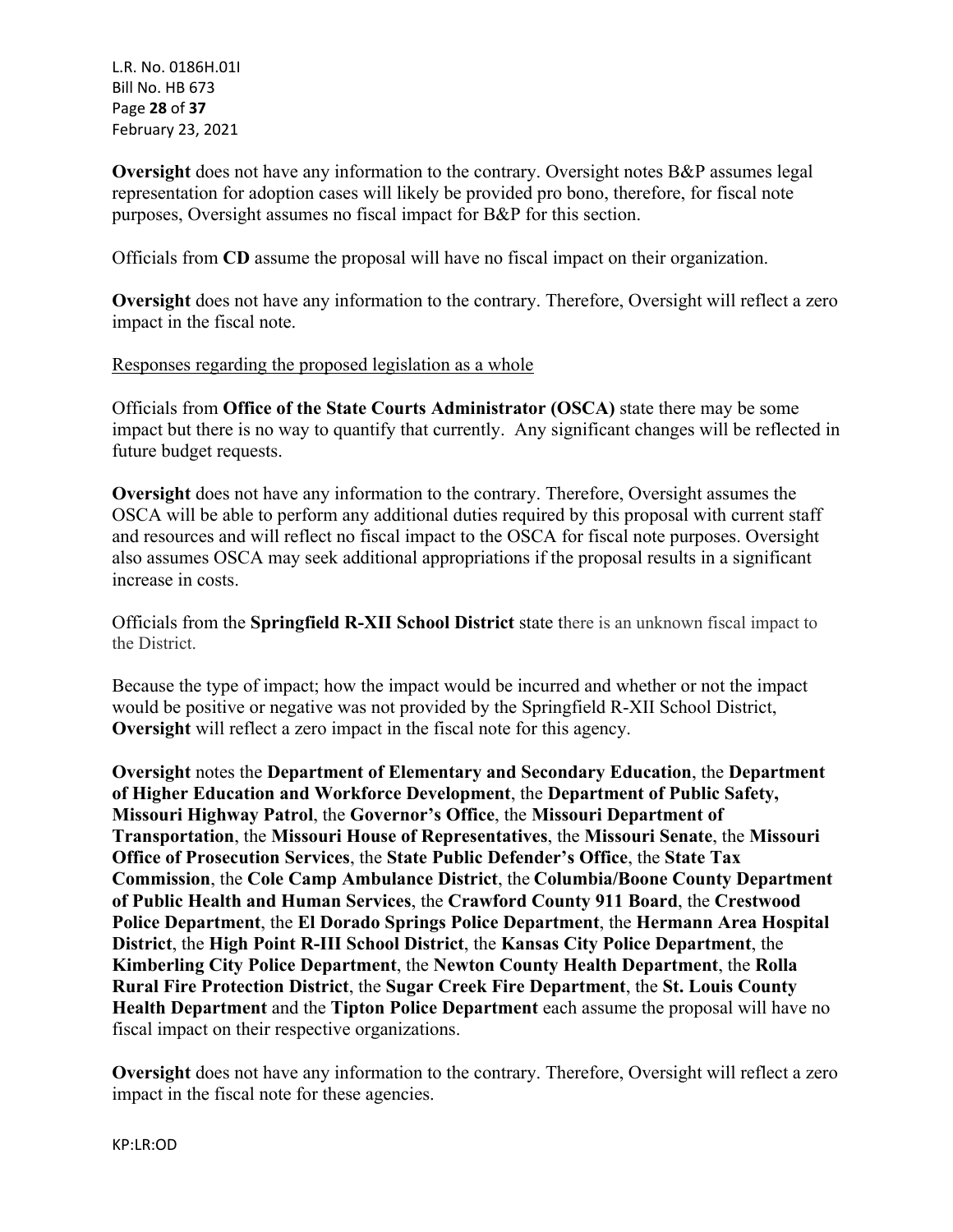L.R. No. 0186H.01I Bill No. HB 673 Page **29** of **37** February 23, 2021

**Oversight** only reflects the responses that we have received from state agencies and political subdivisions; however, other counties, sheriffs, police departments, fire departments, ambulance districts, hospitals, local public health agencies and schools were requested to respond to this proposed legislation but did not. A general listing of political subdivisions included in our database is available upon request.

#### Rule Promulgation

Officials from the **Joint Committee on Administrative Rules** assume this proposal is not anticipated to cause a fiscal impact beyond its current appropriation.

Officials from the **Office of the Secretary of State** notes many bills considered by the General Assembly include provisions allowing or requiring agencies to submit rules and regulations to implement the act. The Secretary of State's office is provided with core funding to handle a certain amount of normal activity resulting from each year's legislative session. The fiscal impact for this fiscal note to Secretary of State's office for Administrative Rules is less than \$5,000. The Secretary of State's office recognizes that this is a small amount and does not expect that additional funding would be required to meet these costs. However, they also recognize that many such bills may be passed by the General Assembly in a given year and that collectively the costs may be in excess of what their office can sustain with their core budget. Therefore, SOS reserves the right to request funding for the cost of supporting administrative rules requirements should the need arise based on a review of the finally approved bills signed by the governor.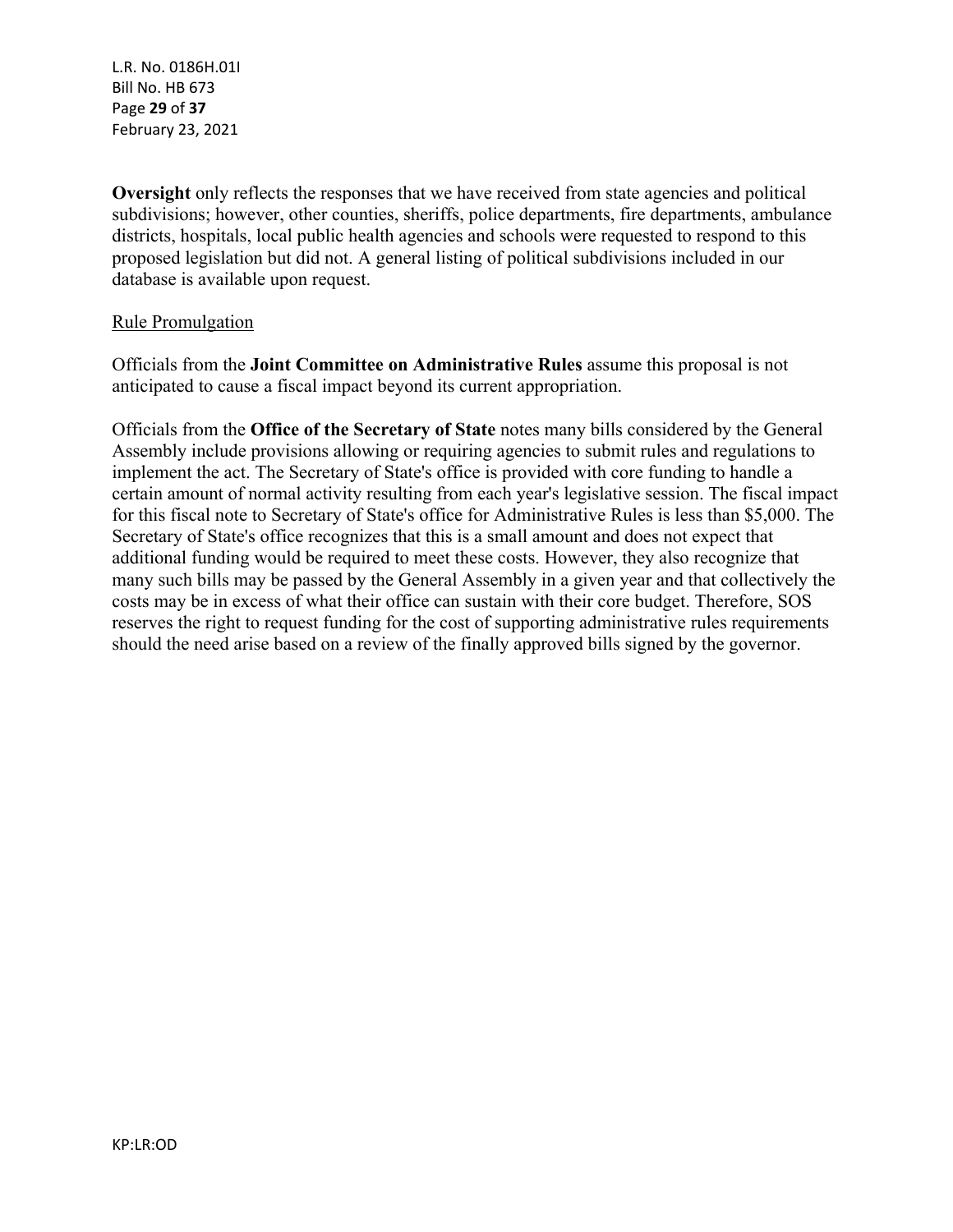| FISCAL IMPACT - State                                                                                                                           | FY 2022            | FY 2023          | FY 2024         |
|-------------------------------------------------------------------------------------------------------------------------------------------------|--------------------|------------------|-----------------|
| Government                                                                                                                                      | $(10 \text{ Mo.})$ |                  |                 |
|                                                                                                                                                 |                    |                  |                 |
| <b>GENERAL REVENUE</b>                                                                                                                          |                    |                  |                 |
|                                                                                                                                                 |                    |                  |                 |
| Revenue Reduction - $(\S\S135.325)$ ;                                                                                                           |                    |                  |                 |
| 135.326; 135.327; 135.335; 135.800                                                                                                              |                    |                  |                 |
| and 191.975)                                                                                                                                    |                    |                  |                 |
| Increase in Adoption Tax Credit                                                                                                                 |                    | $$0$ to          | $$0$ to         |
| Participation p. 7                                                                                                                              | \$0                | (\$1,955,000)    | (\$1,955,000)   |
|                                                                                                                                                 |                    |                  |                 |
| Costs - OA, OCA (§37.717) p. 3                                                                                                                  |                    |                  |                 |
| Personal service                                                                                                                                | $(\$66,667)$       | $(\$80,800)$     | $(\$81,608)$    |
| Fringe benefits                                                                                                                                 | $(\$42,400)$       | $(\$51,150)$     | $(\$51,423)$    |
| Equipment and expense                                                                                                                           | (\$5,464)          | \$0              | <u>\$0</u>      |
| Total Costs - OA, OCA                                                                                                                           | (\$114,531)        | (\$131,950)      | (\$133,031)     |
| FTE Changes OA, OCA                                                                                                                             | 2 FTE              | 2 FTE            | 2 FTE           |
|                                                                                                                                                 |                    |                  |                 |
| $Costs - OA$ , ITSD/OCA (§37.717)                                                                                                               |                    |                  |                 |
| System programming changes p. 3                                                                                                                 | $(\$4,104)$        | \$0              | \$0             |
|                                                                                                                                                 |                    |                  |                 |
| $\frac{\text{Costs}}{\text{Costs}}$ - DSS/MHD (§208.151)                                                                                        |                    |                  | $(\$25,797,698$ |
| Program distributions - former foster                                                                                                           | $$19,627,290$ to   | (\$24,877,240 to | to              |
| care youth pp. 11-13                                                                                                                            | \$56,013,956)      | \$70,996,690)    | \$73,623,568)   |
|                                                                                                                                                 |                    |                  |                 |
| Costs - OA, ITSD/DSS (§208.151;                                                                                                                 |                    |                  |                 |
| 210.156 and 217.779)                                                                                                                            |                    |                  |                 |
| FACES system changes pp. 13,18                                                                                                                  |                    |                  |                 |
| and 26-27                                                                                                                                       | $(\$90,134)$       | (\$18,478)       | (\$18,940)      |
|                                                                                                                                                 |                    |                  |                 |
| $\frac{\text{Costs}}{\text{Oosts}} - \frac{\text{DSS}}{\text{DLS}} \left( \frac{\text{SS}}{\text{S}} \frac{\text{S}}{\text{S}} \right) 10.109;$ |                    |                  |                 |
| 210.119; 210.160; 210.188 and                                                                                                                   |                    |                  |                 |
| 211.032) pp. 15-16; 20-21; 24                                                                                                                   |                    |                  |                 |
| Personal service                                                                                                                                | (\$175,417)        | $(\$212,605)$    | $(\$214,731)$   |
| Fringe benefits                                                                                                                                 | (\$104,925)        | (\$126,607)      | $(\$127,311)$   |
| Equipment and expense                                                                                                                           | $(\$31,618)$       | (\$28,411)       | (\$29,121)      |
| <b>Total Costs - DSS</b>                                                                                                                        | $(\$311,960)$      | $(\$367,623)$    | $(\$371,163)$   |
| FTE Changes DSS                                                                                                                                 | 4 FTE              | 4 FTE            | 4 FTE           |
|                                                                                                                                                 |                    |                  |                 |
|                                                                                                                                                 |                    |                  |                 |
|                                                                                                                                                 |                    |                  |                 |
|                                                                                                                                                 |                    |                  |                 |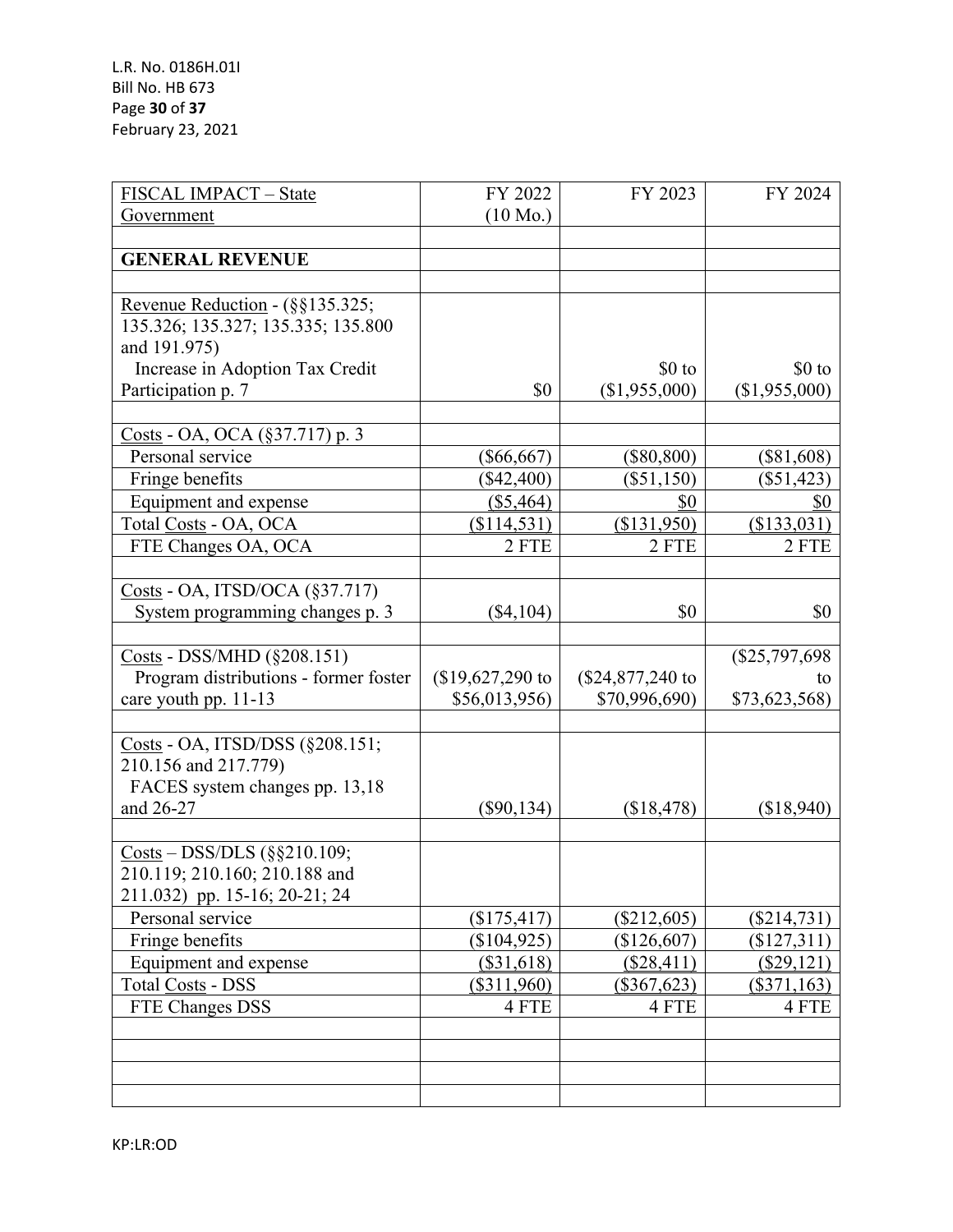| FISCAL IMPACT - State                                                                                  | FY 2022              | FY 2023              | FY 2024              |
|--------------------------------------------------------------------------------------------------------|----------------------|----------------------|----------------------|
| Government                                                                                             | $(10 \text{ Mo.})$   |                      |                      |
|                                                                                                        |                      |                      |                      |
| <b>GENERAL REVENUE</b> (continued)                                                                     |                      |                      |                      |
|                                                                                                        |                      |                      |                      |
| $Costs - DHSS (§210.157)$ pp. 18-19                                                                    |                      |                      |                      |
| Personal service                                                                                       | (\$19,438)           | $(\$23,559)$         | $(\$23,794)$         |
| Fringe benefits                                                                                        | (\$1,487)            | (\$1,802)            | (\$1,820)            |
| Equipment and expense                                                                                  | (\$10,871)           | (\$2,948)            | (\$3,022)            |
| <b>Total Costs - DHSS</b>                                                                              | $(\$31,796)$         | (\$28,309)           | (\$28,636)           |
| FTE Changes DHSS                                                                                       | $0.5$ FTE            | $0.5$ FTE            | $0.5$ FTE            |
|                                                                                                        |                      |                      |                      |
| Costs - AGO (§210.158) Additional                                                                      | $$0$ to              | $$0$ to              | $$0$ to              |
| court costs pp. 20-21                                                                                  | (Unknown)            | (Unknown)            | (Unknown)            |
|                                                                                                        |                      |                      |                      |
| $\frac{\text{Costs}}{\text{Costs}}$ - DSS/CD (§210.188) Contract                                       |                      |                      |                      |
| with an institution for report to the                                                                  |                      |                      |                      |
| Governor and General Assembly p. 21                                                                    | $(\$200,000)$        | $(\$205,000)$        | $(\$210, 125)$       |
|                                                                                                        |                      |                      |                      |
| $\frac{\text{Costs}}{\text{-}} - \frac{\text{DSS}}{\text{CD}} \left( \frac{8211.032}{9} \right)$ p. 24 |                      |                      |                      |
| Personal service                                                                                       | $(\$214, 531)$       | $(\$260,012)$        | $(\$262,612)$        |
| Fringe benefits                                                                                        | (\$141,293)          | (\$170,404)          | $(\$171,265)$        |
| Equipment and expense                                                                                  | (\$82,828)           | (\$42,617)           | (43, 682)            |
| Total Costs - DSS                                                                                      | $(\$438,652)$        | $(\$473,033)$        | $(\$477,559)$        |
| FTE Changes DSS                                                                                        | 6 FTE                | 6 FTE                | 6 FTE                |
|                                                                                                        |                      |                      |                      |
| Costs and /or Savings - DOC                                                                            |                      |                      |                      |
| (§217.779) Community-based                                                                             | Unknown to           | Unknown to           | Unknown to           |
| sentencing p. 26                                                                                       | (Unknown)            | (Unknown)            | (Unknown)            |
|                                                                                                        |                      |                      |                      |
| $\underline{Losses} - DSS/CD$ (§193.075)                                                               |                      |                      |                      |
| Potential loss of Social Security                                                                      | $$0$ to              | $$0$ to              | $$0$ to              |
| benefits to children in CD custody p. 9                                                                | $(\$6,253,335)$      | $(\$7,691,602)$      | $(\$7,883,892)$      |
|                                                                                                        |                      |                      |                      |
|                                                                                                        |                      |                      | <b>Could be less</b> |
|                                                                                                        | <b>Could be less</b> | <b>Could be less</b> | than or exceed       |
|                                                                                                        | than or exceed       | than or exceed       | (S27, 037, 152)      |
| <b>ESTIMATED NET EFFECT ON</b>                                                                         | (\$20,818,467 to     | (\$26,101,633 to     |                      |
| <b>GENERAL REVENUE</b>                                                                                 | \$63,458,468)        | \$81,867,685)        | \$84,701,914)        |
|                                                                                                        |                      |                      |                      |
| Estimated Net FTE Change on the                                                                        |                      |                      |                      |
| General Revenue Fund                                                                                   | 12.5 FTE             | 12.5 FTE             | 12.5 FTE             |
|                                                                                                        |                      |                      |                      |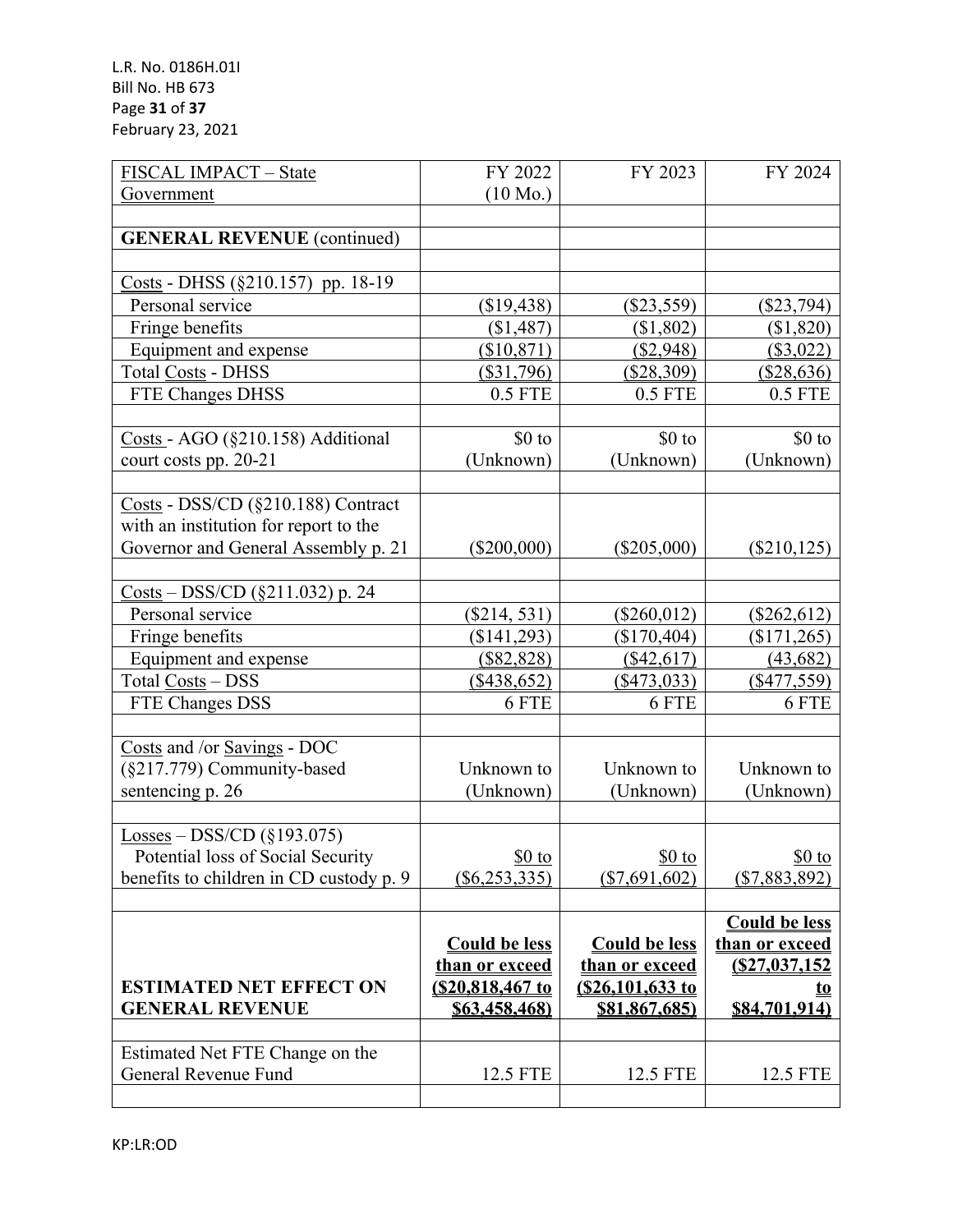| FISCAL IMPACT - State                                    | FY 2022            | FY 2023          | FY 2024          |
|----------------------------------------------------------|--------------------|------------------|------------------|
| Government                                               | $(10 \text{ Mo.})$ |                  |                  |
|                                                          |                    |                  |                  |
| <b>FEDERAL FUNDS</b>                                     |                    |                  |                  |
|                                                          |                    |                  |                  |
| $Income - DSS/MHD (§208.151)$                            |                    |                  |                  |
| Reimbursement for program                                |                    |                  |                  |
| distributions – former foster care                       | $$0$ to            | $$0$ to          | $$0$ to          |
| youth pp. 11-13                                          | \$36,386,666       | \$46,119,450     | \$47,825,869     |
|                                                          |                    |                  |                  |
| Income - OA, ITSD (§208.151;                             |                    |                  |                  |
| 210.156 and 217.779)                                     |                    |                  |                  |
| Reimbursement for FACES system                           |                    |                  |                  |
| changes pp. 13,18 and 26-27                              | \$90,134           | \$18,478         | \$18,940         |
|                                                          |                    |                  |                  |
| $\frac{\text{Costs}}{\text{Costs}}$ - DSS/MHD (§208.151) |                    |                  |                  |
| Program distributions - former foster                    | $$0$ to            | $$0$ to          | $$0$ to          |
| care youth pp. 11-13                                     | $(\$36,386,666)$   | $(\$46,119,450)$ | $(\$47,825,869)$ |
|                                                          |                    |                  |                  |
| Costs - OA, ITSD/DSS (§208.151;                          |                    |                  |                  |
| 210.156 and 217.779) FACES system                        |                    |                  |                  |
| changes pp. 13,18 and 26-27                              | $(\$90,134)$       | (\$18,478)       | (\$18,940)       |
|                                                          |                    |                  |                  |
| $\underline{\text{Losses}} - \text{DSS/CD}$ (§191.737)   |                    |                  |                  |
| Potential loss of federal funds due to                   | $$0$ to            | $$0$ to          | $$0$ to          |
| non-compliance with CARA p. 9                            | (\$1,393,031)      | (\$1,713,428)    | (1,756,264)      |
|                                                          |                    |                  |                  |
| <b>ESTIMATED NET EFFECT ON</b>                           | $10$               | \$0 to           | <b>\$0 to</b>    |
| <b>FEDERAL FUNDS</b>                                     | ( \$1,393,031)     | (S1, 713, 428)   | (1,756,264)      |

| FISCAL IMPACT - Local | FY 2022 | FY 2023 | FY 2024 |
|-----------------------|---------|---------|---------|
| Government            | 10 Mo.  |         |         |
|                       |         |         |         |
|                       | \$0     | \$0     | \$0     |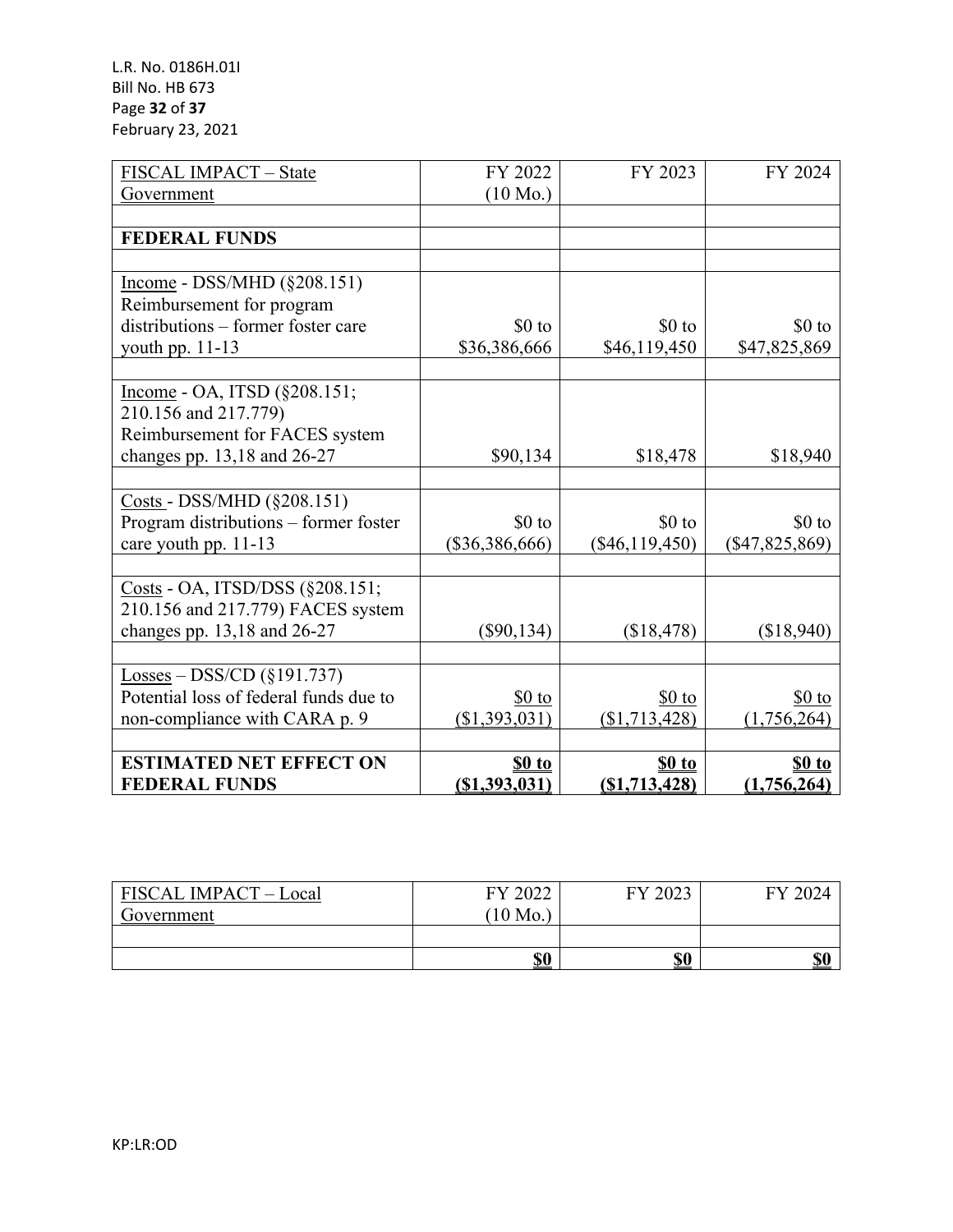L.R. No. 0186H.01I Bill No. HB 673 Page **33** of **37** February 23, 2021

## FISCAL IMPACT – Small Business

This proposed legislation could positively impact any small business that provides the necessary funds to an employee to proceed with the adoption of a child in which, under current law, would not qualify for the Special Needs Adoption Tax Credit as the small business could utilize the tax credit to reduce or eliminate the small business's state tax liability (§§135.325; 135.326; 135.327; 135.335; 135.800 and 191.975).

#### FISCAL DESCRIPTION

This bill modifies many sections of current statute relating to child protection, foster care and adoption, and treatment of caretakers.

#### SAFETY REPORTING

This bill requires the Office of Child Advocate to create a safety reporting system for Department of Social Services employees to be able to report information regarding the safety of those served by the office and the safety of the employees (§37.717).

#### ADOPTION

The bill eliminates the "special needs" requirement in the Adoption Tax Credit and makes it available to any family in Missouri adopting any child after January 1, 2022. It also eliminates the requirement for adoptive parents to pay the legal fees of the birth parents. This bill lists the factors under which a court may find, for the purposes of authorizing the adoption of the child without the consent of the parent, that a child three years of age or older has been abandoned; including having left the child without any provision for parental support and without making arrangements to visit or communicate with the child for a period of 60 days. Under this bill the court must also consider whether an adoption is in the best interest of the child in the hearing to determine whether an adoption shall be finalized (§§135.325, 135.326, 135.327, and 135.335, 135.800, 191.975 and 453.030, 453.040, and 453.080).

#### SCHOOL REPORTING POLICIES

The bill repeals language related to the Children's Division's jurisdiction over or ability to investigate reports of alleged child abuse by personnel of a school district, a teacher, or other school employee. It also repeals language related to how a school and school district are to handle reports of alleged child abuse (§160.261).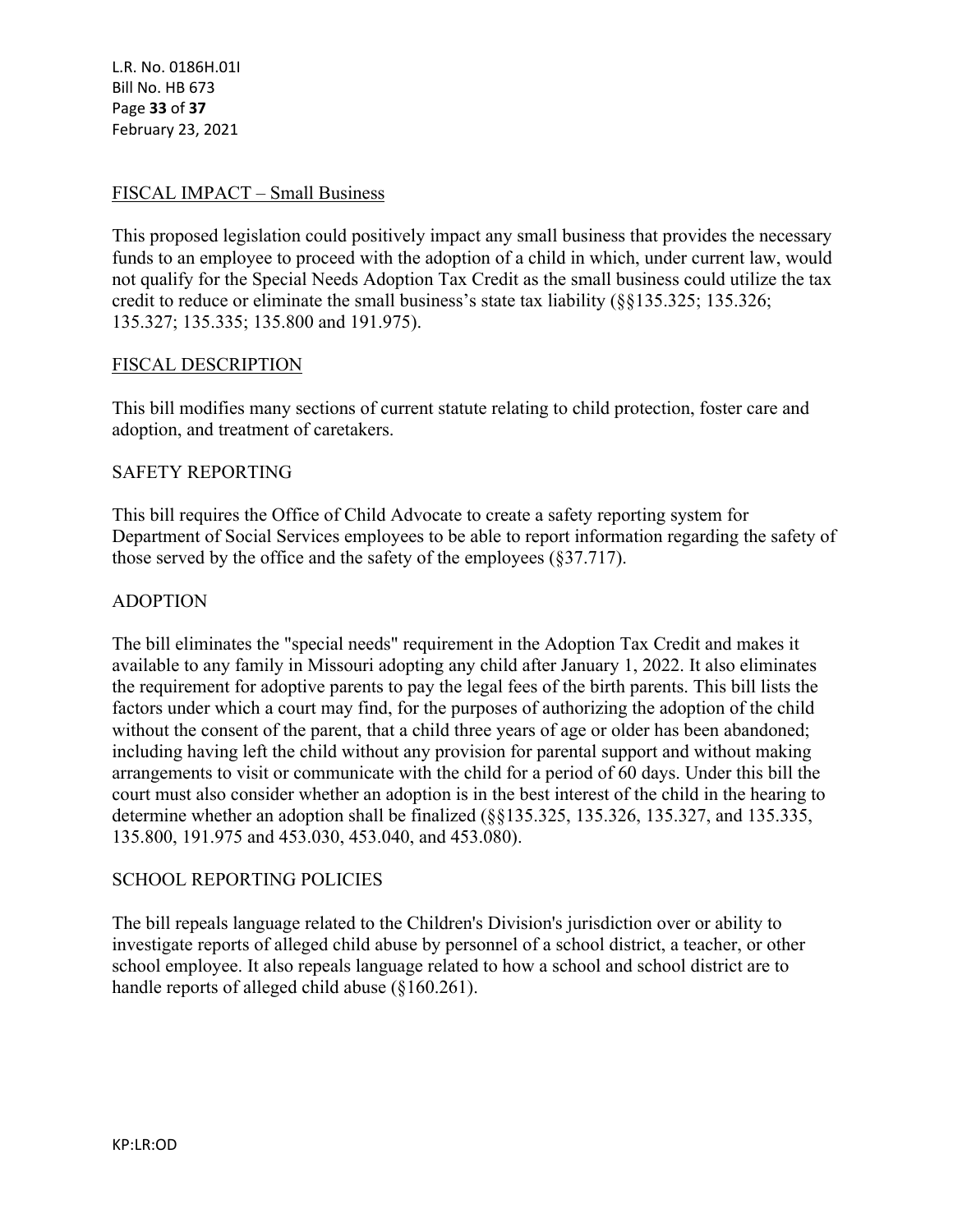L.R. No. 0186H.01I Bill No. HB 673 Page **34** of **37** February 23, 2021

## PHYSICIAN-PATIENT PRIVILEGE

This bill specifies that a physician or health care provider shall not be required to make a referral to the Children's Division if an infant is born to a woman who is undergoing medication-assisted treatment under the supervision of a health care provider (§191.737).

## MO HEALTHNET

Under this bill, any person who was in foster care for at least 6 months at any time after such person was 13 years old, regardless of the state, and who is now residing in Missouri, and is at least 18 years old is eligible for MO HealthNet benefits if such person is not eligible for insurance coverage under another mandatory coverage group and does not have access to any other private insurance will have access to the benefits (§208.151).

## CHILD PROTECTION SYSTEM GOALS AND PRIORITIES

These sections refine the goals and priorities of the Department of Social Services (§§210.001 and 210.109).

## CHILD PROTECTION REPORTING AND CASE MANAGEMENT

This bill clarifies that the reports of child abuse or neglect should include the following information, if possible: (1) The names and addresses of the child and his or her parents or persons responsible for his or her care; (2) The child's age, sex, and race; (3) The nature and extent of the child's injuries, abuse, or neglect, including any evidence of previous injuries, abuse, or neglect to the child or his or her siblings; (4) The name, age, and address of the person responsible for the injuries, abuse, or neglect and the family composition; (5) Specified information regarding the person making the report; and (6) The actions taken by the reporting source. The bill also specifies that the state attorney general shall have concurrent original jurisdiction regarding any case involving child abuse or neglect (§§210.110, 210.113, 210.145, and 210.1589).

## CENTRAL REGISTRY

This section revises the list of offenses for which a person will be listed as a perpetrator of child abuse or neglect in the Central Registry (§210.118).

## COMPREHENSIVE CHILD WELFARE INFORMATION SYSTEM

This section requires the Department of Social Services to create a Comprehensive Child Welfare Information System that will serve as the statewide information system for documenting and reporting child welfare information. The bill specifies how the system will function and who will have access (§210.119).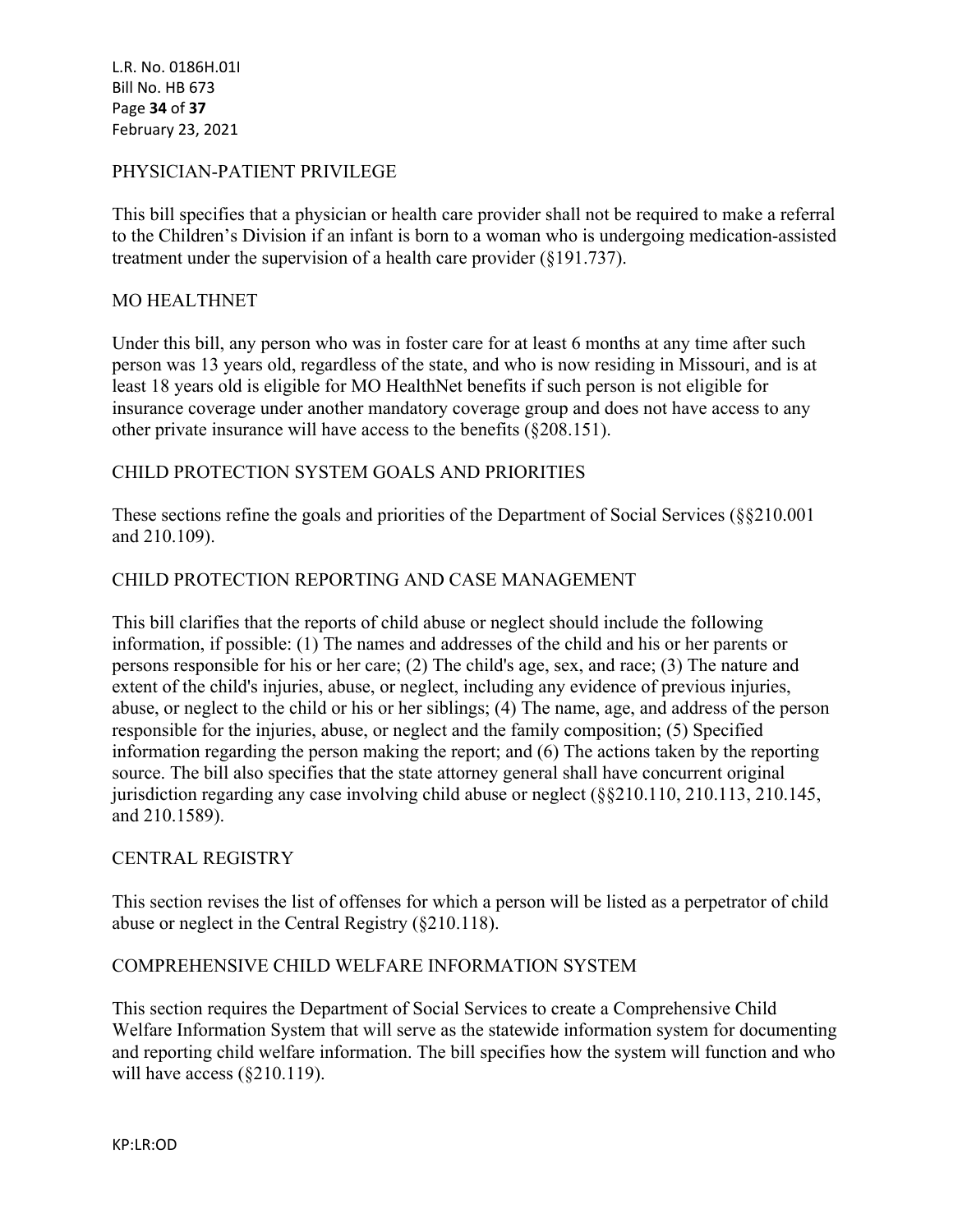L.R. No. 0186H.01I Bill No. HB 673 Page **35** of **37** February 23, 2021

## VITAL STATISTICS

This bill adds the State Registrar of Vital Statistics to those authorized to view investigation records contained in the central registry. The information made available shall be limited to identifying information only for the purposes of providing birth record information under §210.156. The bill also states that the Division shall make available to the Registrar the identifying information of specified individuals of whom the Division has knowledge. Once the Division has verified that the parent of the child is the same individual whose identifying information was provided, the Division shall initiate contact with the family to determine if there is a need for services (§§193.075, 210.150, and 210.156).

#### BIRTH MATCH PROGRAM

Creates a data sharing system between the Department of Social Services (DSS), the courts, and the Department of Health and Senior Services (DHSS) to compare birth reports with reports of parents who have been convicted of certain crimes or have a termination of parental rights (§210.157).

#### GUARDIANS AD LITEM

The bill provides that a guardian ad litem may conduct well-child checks in emergency situations under a court order (§210.160).

#### REPORTING REQUIREMENTS OF DEPARTMENT

Modifies the reporting requirements that the Department of Social Services provides to the Governor and General Assembly regarding information related to children who have been abused or neglected (§210.188).

#### ELECTRONIC SHARING

Requires the Department in conjunction with the Office of Administration to implement a computerized method to allow for the electronic exchange of data and documents required by the Interstate Compact on the Placement of Children to place children across state lines (§210.652).

#### CHILD ABANDONMENT

This bill adds a newborn safety incubator, as defined in the bill, as a place a parent of a child up to 45 days old may voluntarily deliver the child with the intent not to return, without being prosecuted. It also lowers the time limit to be considered willful abandonment of a child to 60 days for a child under the age of three (§§210.950 and 211.447).

## COURT PRACTICES

KP:LR:OD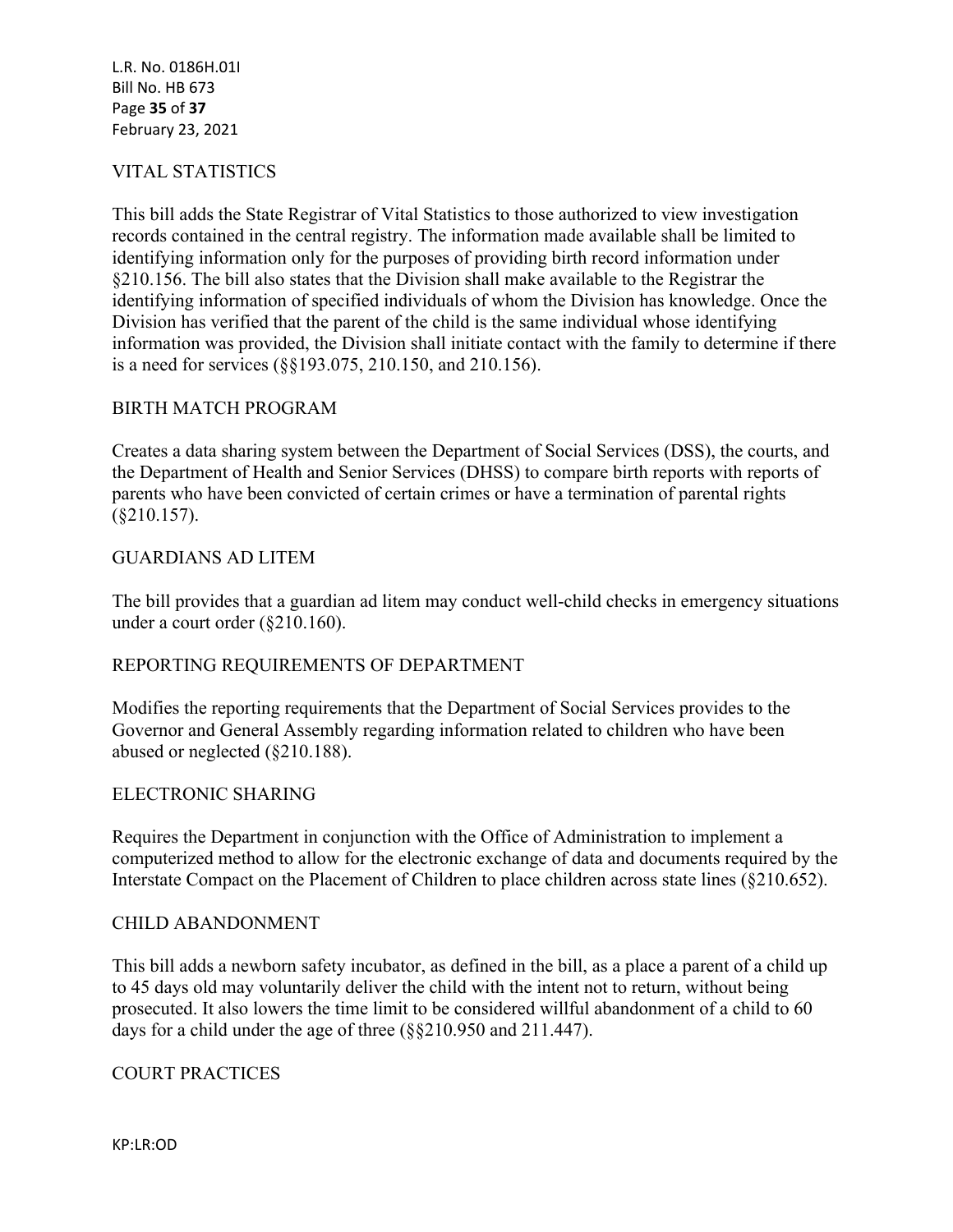L.R. No. 0186H.01I Bill No. HB 673 Page **36** of **37** February 23, 2021

The bill updates crimes to be considered when placing or removing children from homes, the role of the guardian ad litem, conditions required for abandonment of an infant or young child, and when the court shall consider filing a petition for termination of parental rights. The bill requires the Office of the State Courts Administrator to develop a plan to be approved by the Joint Committee on Child Abuse and Neglect by July 1, 2022, for implementation by July 1, 2023. The bill further clarifies under what circumstances such a juvenile shall be held at a juvenile detention facility or be moved to a jail or other adult detention facility. Beginning December 21, 2021, all previously certified pretrial juveniles under 18 must be transferred from any jail or other adult detention facility to a juvenile detention facility unless a hearing is held and the court finds that it would be in the best interest of justice to keep the juvenile in the jail or other adult detention facility (§§211.032, 211.038, 211.072, 211.183, 211.261, 211.444, 211.447).

## SAFE BABY COURT

This section requires safe baby courts be implemented in every court of this state within 2 years of the effective date of the bill (§211.505).

## COMMUNITY-BASED SENTENCING

Requires courts to consider alternatives to incarceration for convictions of non-violent offenses for primary caretakers of dependent persons. Prior to sentencing, either party, or the court on its own motion, may request that the court determine whether an offender is eligible for a community-based sentence (§217.779).

## CHILD PASSENGER RESTRAINT SYSTEM

This section requires children under the age of one and under 20 pounds to be secured in a rearfacing passenger restraint system, if the restraint system has a higher weight limit it is recommended the child remain rear-facing until the child reaches such weight limit (§307.179).

§210.950 of this bill has an emergency clause.

This legislation is not federally mandated, would not duplicate any other program and would not require additional capital improvements, but would require additional rental space.

## SOURCES OF INFORMATION

Attorney General's Office Department of Commerce and Insurance Department of Corrections Department of Elementary and Secondary Education Department of Health and Senior Services Department of Higher Education and Workforce Development